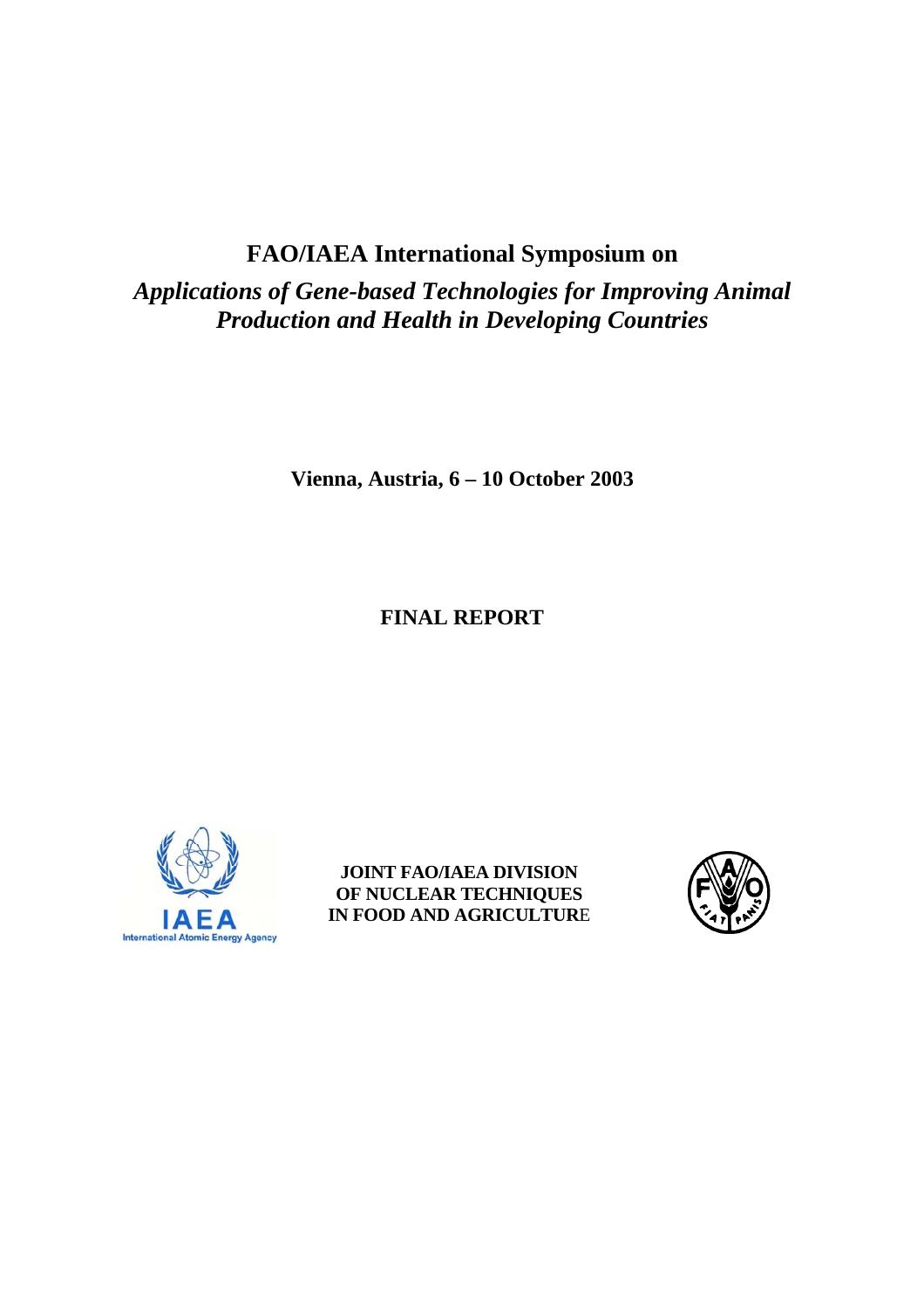The designations employed and the presentation of the material in this publication do not imply the expression of any opinion whatsoever on the part of the Food and Agriculture Organization of the United Nations nor of the International Atomic Energy Agency concerning the legal status of any country, territory, city or area or of its authorities, or concerning the delimitation of its frontiers or boundaries.

 The designations "developed" and "developing" economies are intended for statistical convenience and do not necessarily express a judgement about the stage reached by a particular country, country territory or area in the development process.

 The views expressed herein are those of the authors and do not necessarily represent those of the International Atomic Energy Agency, of the Food and Agriculture Organization of the United Nations, nor of their affiliated organization(s).

All rights reserved. Reproduction and dissemination of material in this information product for educational or other non-commercial purposes are authorized without any prior written permission from the copyright holders provided the source is fully acknowledged. Reproduction of material in this information product for resale or other commercial purposes is prohibited without written permission of the copyright holders.

#### © IAEA 2004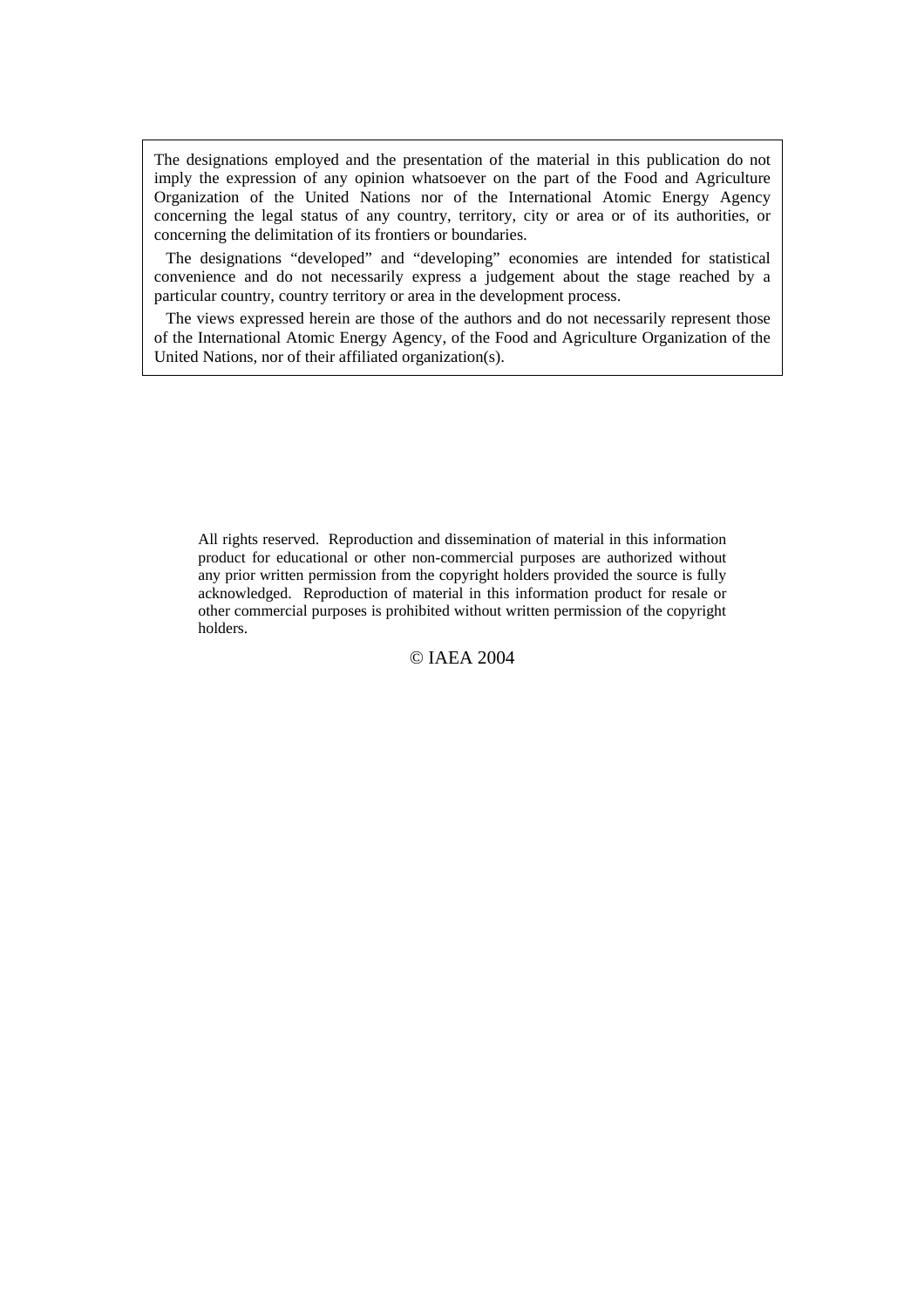# **Executive summary**

Research aimed at improving animal production and health has been revolutionized by recent developments in biotechnology, particularly those involving gene-based technologies. These have generated not only new opportunities for knowledge creation but also new options for solving established and emerging problems.

The underlying theme of this Symposium was the exploitation of gene-based technologies for use in the livestock sector in developing countries. In this regard, consideration was also given to inherent problems in developing countries, given their weak research base and lack of training, which in turn limits their ability to effectively utilize gene-based methods. The contrast between the resources available to developing and developed countries were clearly evident. However, even in technologically advanced countries, there are relatively few examples of novel biotechnological products that can demonstrate key advantages to people and communities. That is not to say that the potential of gene-based technologies were understated, only that tangible proof of practical use was lacking. The main problem seemed to be one of ensuring large-scale, sustained funding of such technologies in the livestock arena. It did, however, become clear that less-developed countries might benefit even more than developed countries from advances in genetic research. Nevertheless, a concerted effort is needed to understand real needs and to make adjustments for the longer developmental time scales needed. It is clear that genetic analyses are already well established, or at least readily achievable in most developing countries, although genomic analysis still rests with a few specialized centres in the developed world.

The scientific information presented at this symposium was of a nature that elicited much excitement regarding the potential applications for gene-based technologies, particularly in those field that have matured more, notably in animal disease diagnostics and therapeutics, rather than in animal production. Developing countries could thus acquire more economic benefits in the short term by focusing research and development work on animal health. In the area of animal production, benefits are more likely to accrue in the medium to long term. The timing of the Symposium was opportune in the face of various recent disease epidemics and the continuing debate on the "livestock revolution" that is expected to address global food requirements and influence trading patterns.

### **Animal Production**

- 1. The genetic manipulation of grain crops and tropical forages to increase the efficiency of nutrient availability to animals and to decrease phosphorus and nitrogen emission into the environment offers considerable potential in increasing livestock productivity while protecting the environment. This could be achieved through molecular manipulation, transgenesis, and site-directed or conventional mutation breeding.
- 2. International and national bodies should further promote the use of quantitative methods for polymerase chain reaction (PCR) and oligonucleotide probe-based analysis for reducing methane, countering the effects of antinutritional factors, monitoring gut pathogens associated with food safety, improving utilization of feed resources, and in identifying new pro- and pre-biotics and antibiotic substitutes for addition to feeds in developing countries.
- 3. The practical applications of genomic studies on rumen microbes are currently unpredictable, but could involve industrial production of key lignocellulytic enzymes for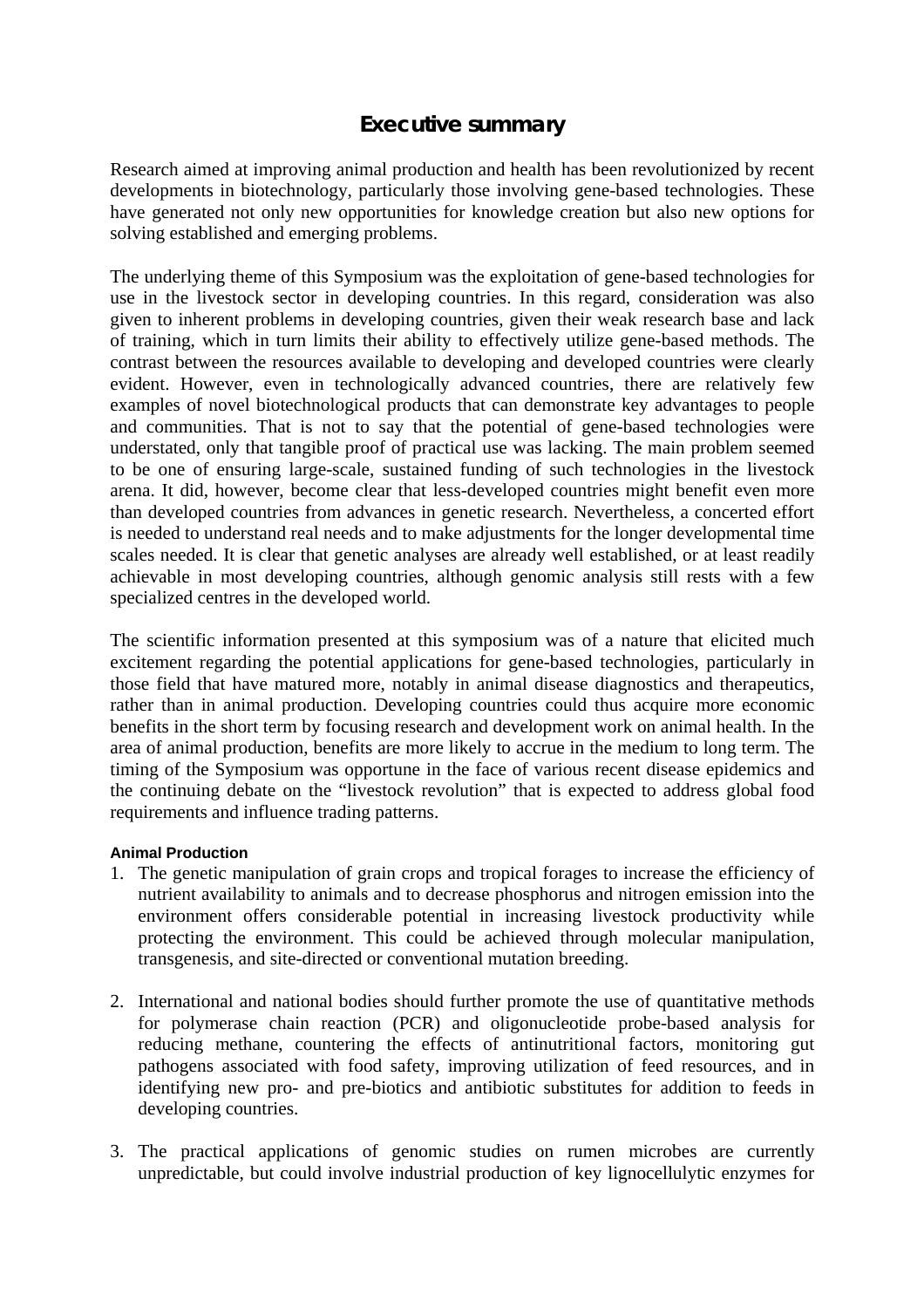pre-treatment of fibrous residues. Rumen genomic studies might provide insight into the nutrient requirements of these organisms and this knowledge could be employed in practical feeding strategies. Because of present uncertainties and the high cost of genomic research, developing countries should preferably not initiate such studies, but should rather direct resources to enhancing capacity in the area of bio-informatics, since sequence information will become publicly available.

- 4. In developing countries, the use of genotype information is likely to be more useful in marker-assisted introgression than in selection within breeds. Introgression of a single mutated gene is relatively easy and holds promise for livestock improvement in developing countries and should thus be targeted. Some single-gene mutations are known and information on many more is likely to become available in the near future. A model for introgression is the Booroola gene of the Garole breed, as demonstrated in India and which could be replicated in other countries.
- 5. Locally adapted breeds should be characterized for nutritional resilience, behaviour, metabolic rates, energy expenditure, muscle and bone structure, feed conversion efficiencies, female reproductive performance and lactation, protein turnover, mobilization of energy for lactation, etc. In low-input systems in developing countries, complete phenotypic and pedigree information is often not available except in some intensive breeding units. The real value of marker information will thus be under-utilized. A proper recording system must also be in place if the full potential of marker-assisted selection for breed improvement is to be realized.
- 6. If transgenic animals were to gain acceptance in developing countries, then gene constructs and transgenic technology should be used to modify locally adapted breeds rather than introducing elite transgenic breeds from developed countries. It should be noted that transgenesis is unlikely to be successful for genes encoding traits governed by gene networks, although it is feasible, and should be pursued in the case of single-gene traits.

### **Animal Health**

- 1. The increasing demand for and trade in animals and animal products is fuelling a livestock revolution in developing countries and posing increased health problems, to both animals and man. Gene-based technologies are playing an increasingly important role in addressing such problems.
- 2. Major advances have been made in elucidating host-pathogen interactions, diagnosis, molecular epidemiology and predictive epidemiology of veterinary diseases, as well as in vaccine production, through the exploitation of gene-based technologies. Major progress has also been made in the sequencing of animal genomes.
- 3. Different solutions are required to solve problems of animal health and food safety in developed versus less-developed countries. Fot the latter, more appropriate exploitation of gene-based technologies could be identified. Developed countries tend to regard developing countries as sources of disease and a threat. There is also a large differential in the attitudes towards various diseases according to the state of economic development. The prospect for increased trade is a major factor in promoting gene-based methods and research in developing countries. More appropriate targeting of research by developed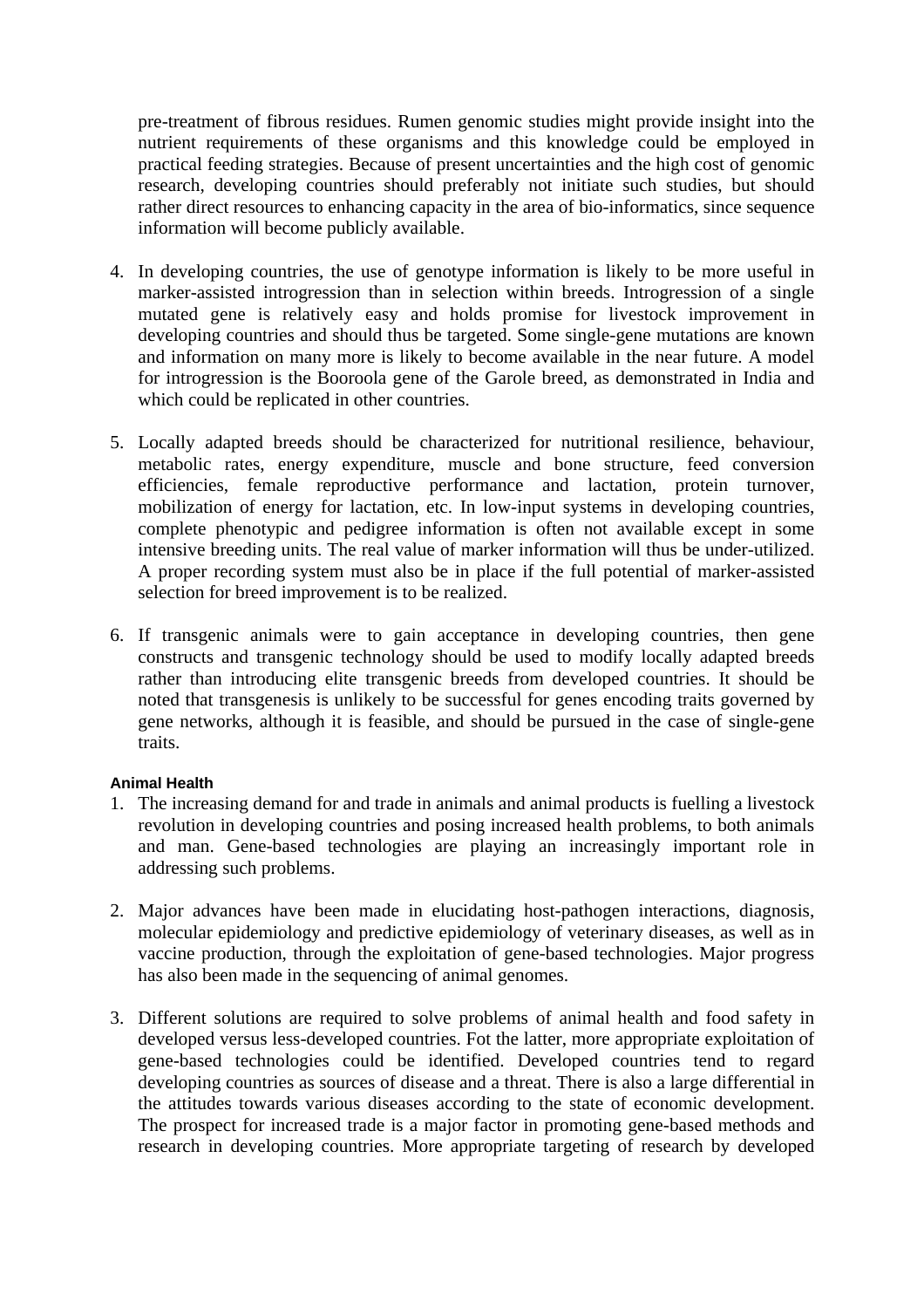countries is needed to help produce more relevant vaccines and diagnostic methods for transfer to developing countries.

- 4. Training is an essential pre-requisite to allow pure and applied research, and, by extension, to produce appropriate reagents, therapeutics and vaccines to deal with problems peculiar to developing countries.
- 5. Molecular tools such as PCR and micro-arrays have driven developments, particularly within the fields of disease diagnosis and control. Molecular epidemiology based on sequence comparisons are now commonplace, as also real-time and forensic analyses of diseases and pathogens.
- 6. Gene-based technologies allow for more direct, non-invasive diagnostic methodologies within a short time frame. An increasing number of faster and more sophisticated molecular diagnostic techniques based on PCR are available for the detection of cellular and viral pathogens. Sensitive and specific techniques will be more readily usable at the site of infection, but the challenge remains of ensuring validation to ascertain true diagnostic sensitivities. Care is needed to ensure that existing serological tests remain in use in tandem with molecular methods.
- 7. Gene-based technologies have already made a major impact on animal vaccinology. As an illustration, widespread studies are in progress on the use of naked DNA vaccination. For control programmes, it is important that newly designed vaccines include markers to distinguish vaccinated from infected animals. The concept was first tested using DNA viruses whose genomes could easily be manipulated using molecular techniques. Reverse genetics of viral pathogens can provide new immunogenic constructs that act as marker vaccines for many RNA viruses. The development of vaccines against invertebrate disease vectors so as to directly attack the source of the transmission and spread of many important human and veterinary pathogens, offers exciting possibilities. Major constraints on vaccine development occur where there is a high rate of mutation and selection of a pathogens, requiring the availability of multivalent vaccines. The physical and environmental stability of such vaccines must also be assured.

### **Education, intellectual property rights, ethics, biosafety and related aspects**

- 1. Technologies and expertise should be transferred to developing countries through capacity building programmes whose aims and focus are driven by the countries themselves. Appropriate modalities for achieving this must be determined. Equally important is institutional strengthening for strategic planning, priority setting and policy development for identification of appropriate gene-based technologies and their applications. Regional and subregional approaches should be used to enhance cooperation, capacity building and sharing of knowledge.
- 2. Establishing and strengthening the networking of groups in developing countries for research and development work in 'modern biotechnology' and application of gene-based technologies will provide the necessary impetus to address the emerging challenges for enhancing animal productivity and health. Increased contact between academics and industry is essential, and is one of the main prerequisites to becoming more competitive in biotechnology. Initiatives to stimulate such interactions should be encouraged and actively supported.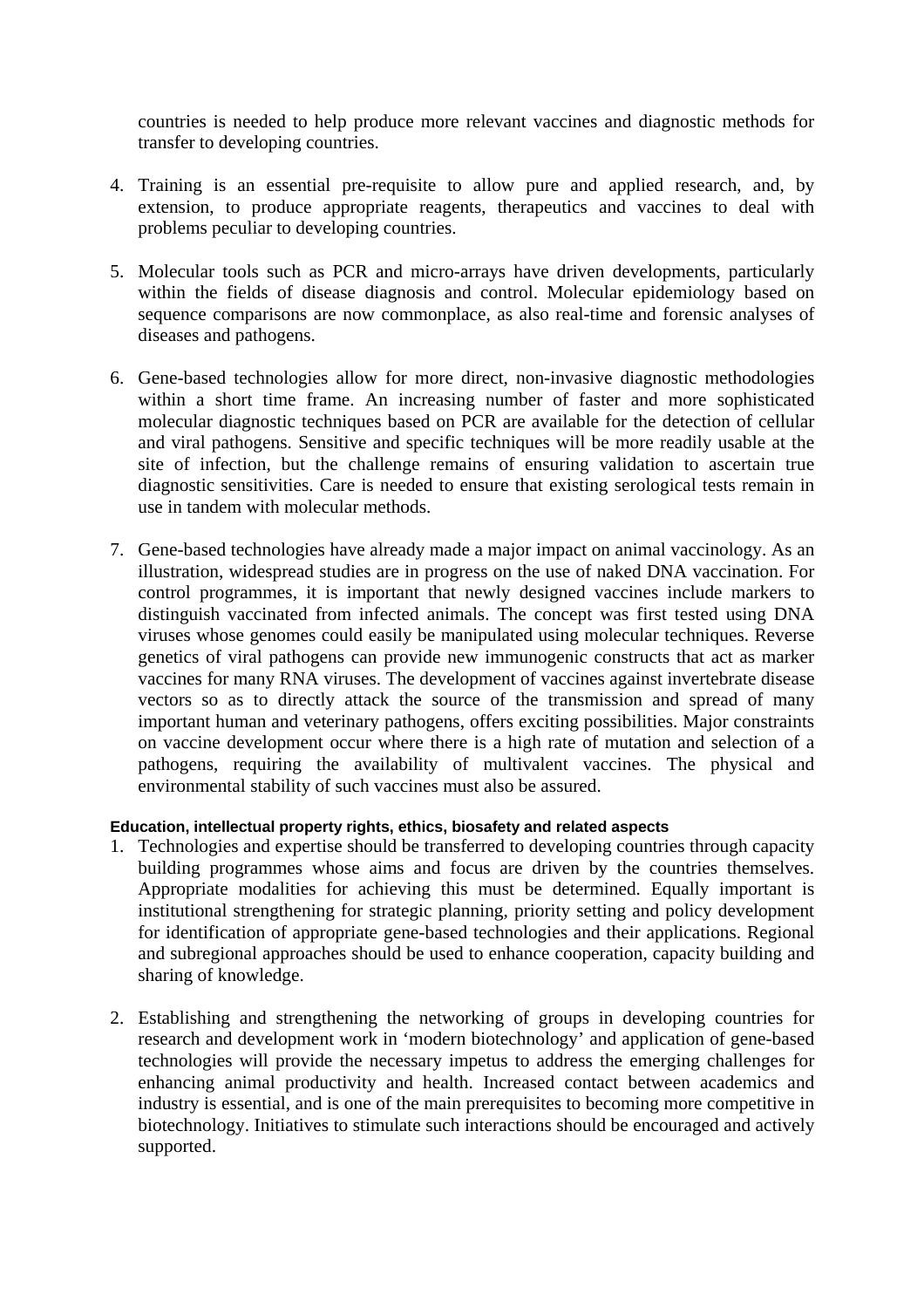- 3. There is an urgent need to involve industry in the commercialization of research products, especially in the early stages where venture capital plays an important part in the developed world.
- 4. Intellectual property rights (IPR) and the use of patented products and procedures are important issues to consider with any application of genomic-based procedures worldwide, including in developing countries. There is a need for the international research community to coordinate their activities efficiently in order to address issues of IPR – issues that have often limited collaboration among public and private institutions.
- 5. Issues of ethics and biosafety need to be addressed at the institutional and national levels, but harmonization should be at inter-governmental or international level.
- 6. Gene-based technologies are unlikely to have an impact if applied in isolation. Programmes that work to understand and improve the full socio-economic system of animal production and marketing are more likely to succeed than those that deal with individual components of the system.
- 7. International funding agencies should assist and support countries to ensure that genebased technologies are deployed within the framework of national development aspirations.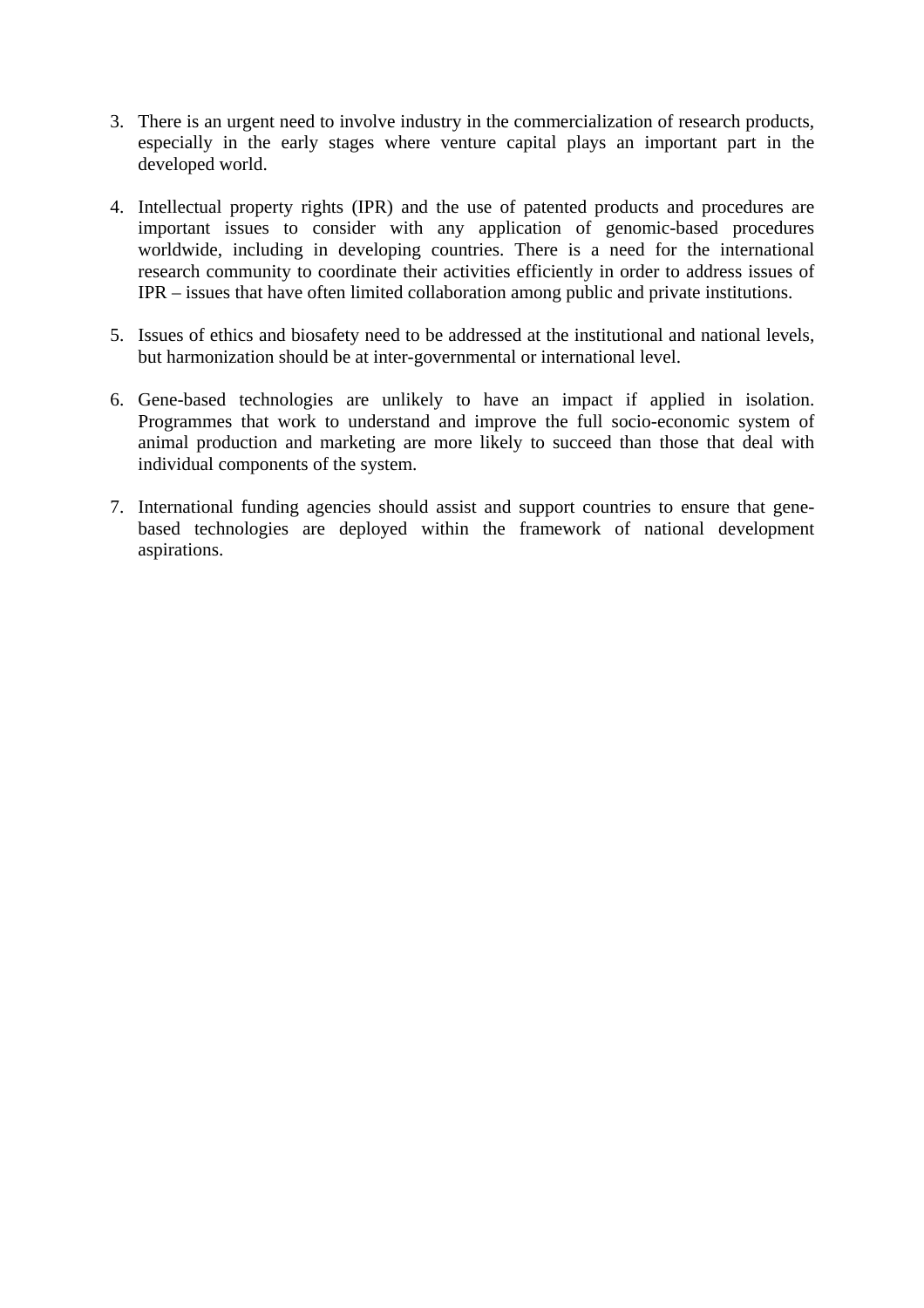# **FAO/IAEA International Symposium on** *Application of Gene-Based Technologies for Improving Animal Production and Health in Developing Countries*

# **Summary, Conclusions and Recommendations**

The symposium was held from 6 to 10 October 2003 in Vienna. One hundred and thirty scientists and decision-makers from 60 Member States participated in the Symposium. A total of 44 oral and 33 poster presentations were made. The programme consisted of opening addresses, an opening session to set the scene and four scientific sessions covering, respectively, animal breeding and genetics; animal health; animal nutrition; and environmental, ethical, safety and regulatory aspects of gene-based technologies. There were also three panel discussions. In the opening address session, three distinguished speakers (Werner Burkart, DDG and Head of the Department of Nuclear Sciences and Applications, IAEA; Samuel Jutzi, Director, Animal Production and Health Division, FAO; and James Dargie, Director, FAO/IAEA Division of Nuclear Applications in Food and Agriculture) presented their views. Mr Burkart stressed the importance of the close relationship between FAO and IAEA for enabling the exploitation and deployment of nuclear technologies in food and agriculture. Mr Jutzi stressed the challenges and opportunities faced by animal agriculture globally, and emphasized the importance and nature of specific and general development policy measures for enhancing the impact of gene-based technologies in animal agriculture in developing countries. Mr Dargie emphasized the need for training, technical support and capacity building in developing countries for enabling the application of gene-based technologies in key areas of the livestock sector.

### **Opening session: Setting the scene for the international symposium**

*Samuel Jutzi Director, Animal Production and Health Division, FAO, Rome* 

Two keynote addresses were presented: *A vision of gene-based technologies for the livestock industries in the third millennium* by E.P. Cunningham, and *Challenges and opportunities for controlling and preventing animal diseases in developing countries through gene-based technologies* by M.H. Jeggo and J.R. Crowther. The salient points that emerged from this session are summarized below.

### *On the technological front*

- 1. The vast expansion of knowledge in the last ten years in the development of new techniques for isolating, amplifying, reading and inserting DNA, the up-scaling and automation of those techniques, and their coupling with information management suggests the continued and accelerated achievement of breakthroughs in the exploration and management of gene function.
- 2. One of the largest impacts of gene-based technologies on livestock sector so far, given the large economic significance of feed in livestock production, has been through their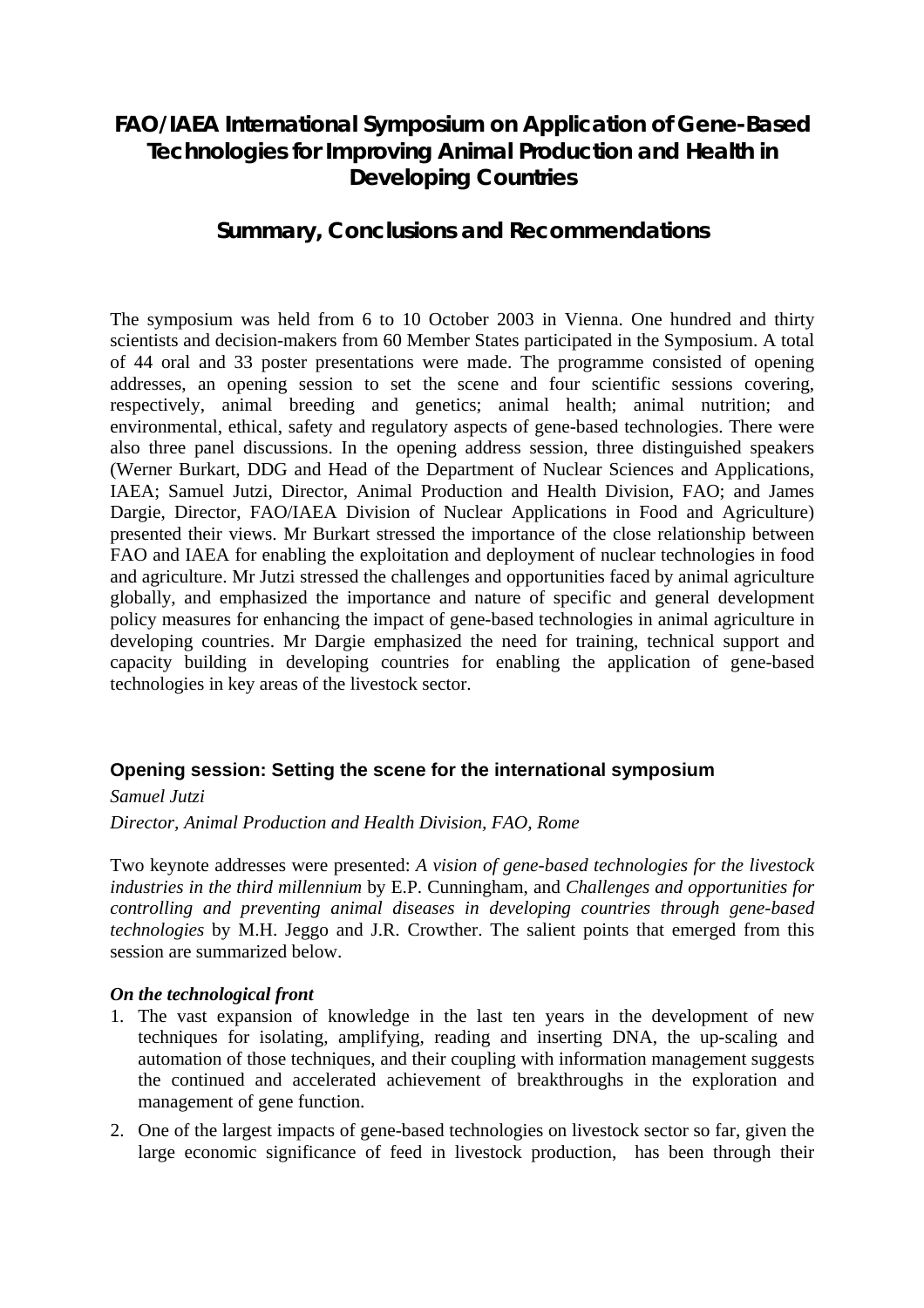application in maize and soybean transformation (reduced production costs, reduced mycotoxin levels, higher P- and N- digestion efficiencies, better balance of amino acids).

- 3. Non-contentious and fast advancing gene-based technology frontiers are those that relate to genome mapping, exploration of genetic diversity, DNA typing, fingerprinting, genetic tracking, marker technology and functional genomics. Transgenesis is of little concern as long as it is only used for vaccine generation. The need to further strengthen efforts in the production of more efficient vaccines was, however, stressed.
- 4. Public concerns about animal transgenesis for purposes related to growth and nutritional performance, health management and pharmaceutics or organ supply for human medicine, as well as the application of genetically modified growth hormones, has tended to slow both technological progress and the market introduction of such products and processes.

### *In the functional context*

1. Gene-based biotechnology requires an appropriate policy and institutional framework to exploit its full potential. Emphasis should be on developing relevant and effective livestock sector policies, and on development of institutions, organizations and services.

# **Session I: Gene-based technologies applied to livestock genetics and breeding**

*Oswin Perera and Harinder Makkar Animal Production and Health Section, Joint FAO/IAEA Division, IAEA, Vienna* 

Four keynote addresses were presented. These focused on (1) approaches, opportunities and risks of molecular genetics and livestock selection; (2) technologies for germline manipulation; (3) state of the world's animal genetic resources; and (4) integration of genebased methods and reproductive technologies for genetic improvement of livestock. Molecular genetic and genomic technologies have been applied to gene detection, genetic selection and assessment of genetic diversity and genetic transformation of livestock for the past 20 years. Research has taken place mostly in the developed world and these technologies and their applications are still a young science, but consideration must be given to adapt these technologies to meet the specific needs of developing countries. The paper on the state of world's animal genetic resources revealed a wide gap between developed and developing world in research, development and applications of gene-based technologies. Developing countries should be prepared to receive and fully exploit these technologies.

- 1. Genetic improvement of livestock is already very effective using conventional technologies, and new technologies, such as use of molecular genetic markers, must compete with these conventional approaches. Molecular genetic markers are recognized as being useful and cost-effective technologies that can be incorporated into genetic improvement programmes to improve efficiency or rate of genetic gain, or both, but they do not in themselves provide large extra genetic gains and nor do they substitute for existing methods of genetic improvement. There are opportunities for application in the developing world, but the difficulties in terms of needs for advanced training and development of technical capacity should not be underestimated.
- 2. Marker assisted selection is mainly useful for traits where phenotypic measurement is less valuable because of low heritability, sex-limited expression, non-availability before sexual maturity, or unavailable without sacrificing the animal (e.g. slaughter traits). Traits such as feed intake or disease resistance may also be expensive or difficult to measure, and information on genotype might be useful in selecting for these traits. Genotypic information has extra value in the case of early selection and where within-family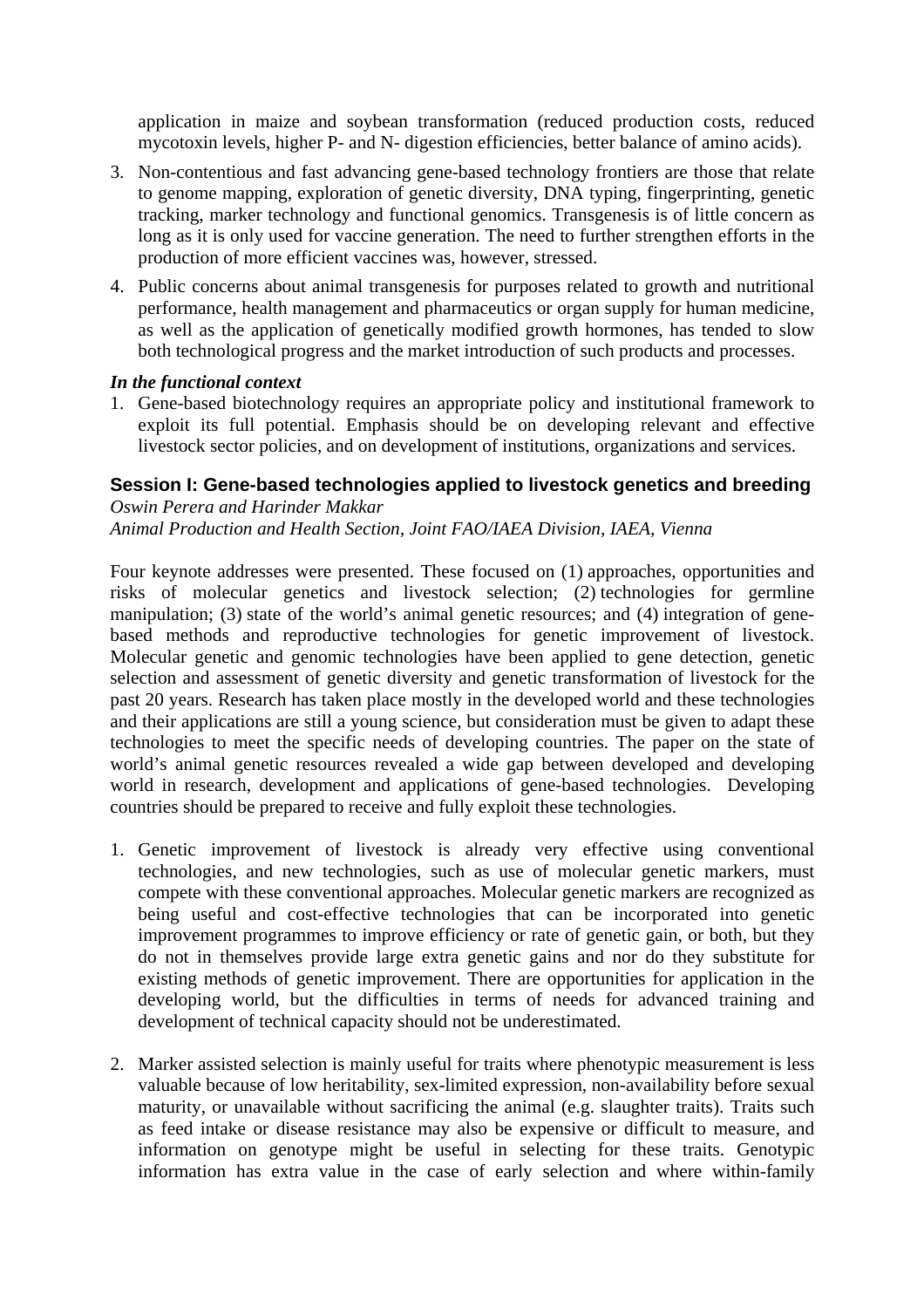variance can be exploited. Reproductive technologies usually lead to early selection and more emphasis on between-family selection. DNA marker and reproductive technologies are therefore highly synergistic and complementary. In the low-input systems existing in developing countries, complete phenotypic and pedigree information is often not available, except in some intensive breeding units. Under these scenarios it would be more difficult to realize the value of the marker information, and it would be harder and more expensive to determine linkage in the case of using linked markers. A proper recording system must be put in place if the full potential of gene-based technologies for breed improvement is to be realized.

- 3. There are opportunities for application of molecular genetic approaches in the developing world. Rather than exploiting existing quantitative trait loci (QTL) through within-breed selection, a more likely scenario for developing countries will be that valuable QTL will be introgressed from one population into another. In developing countries there is a huge variation across breeds, much of it being useful to exploit in genetic improvement programmes. This includes the variation coming from 'foreign' breeds in developing countries. Indigenous breeds may contain valuable QTL, but could benefit from upgrading through crossing with superior exotic breeds. Alternatively, valuable QTL could be introgressed from exotic breeds. Examples are the Booroola gene in the Garole breed in India, having a moderate and desirable effect on number of lambs weaned, and a number of genes affecting resistance to endemic local diseases. There are many cases of QTL found in crosses of extreme breeds, and a number of those will be candidates for introgression. In developing countries, use of genotype information is therefore probably going to be more useful in marker-assisted introgression (MAI) rather than in selection within breeds. Also, in the case of MAI, reproductive technologies will be beneficial because they can help increase the number of animals with the desired genotype.
- 4. Information is currently available for a number of 'direct markers' such as myostatin affecting double muscling in cattle, calipyge doing the same in sheep, and Booroola affecting fecundity. Many of these mutations have a major phenotypic effect. Even if the genetic marker were a direct marker, its effect on phenotype would have to be estimated for the population and the environment it is used in. The effects of individual genes are likely to be dependent upon the background, which must also be characterized. Phenotypic information may be less used in actual selection in the future, but recording of phenotype will be continuously needed for the purpose of monitoring the QTL effect (retrospectively), and genetic change over time.
- 5. Genetically modified (GM, transgenic) livestock have not yet entered commercial production. The technology of producing GM livestock remains expensive and difficult, but recent breakthroughs promise substantial reductions in cost and increases in efficiency in the near future. Similarly, increasing knowledge of mammalian and avian genetics and genome function is opening new avenues that could be of economic and social value in both developed and developing countries. Opportunities to create disease resistance seem particularly promising, but applications for livestock improvement in developing countries are likely to be medium to long term rather than short term.
- 6. The ongoing FAO survey of the State of the World's Animal Genetic Resources has already revealed several consistent demands from developing countries for biotechnology applications. Demands for breed characterization, for cryopreservation of livestock germplasm and for application of embryo transfer technologies were highlighted. There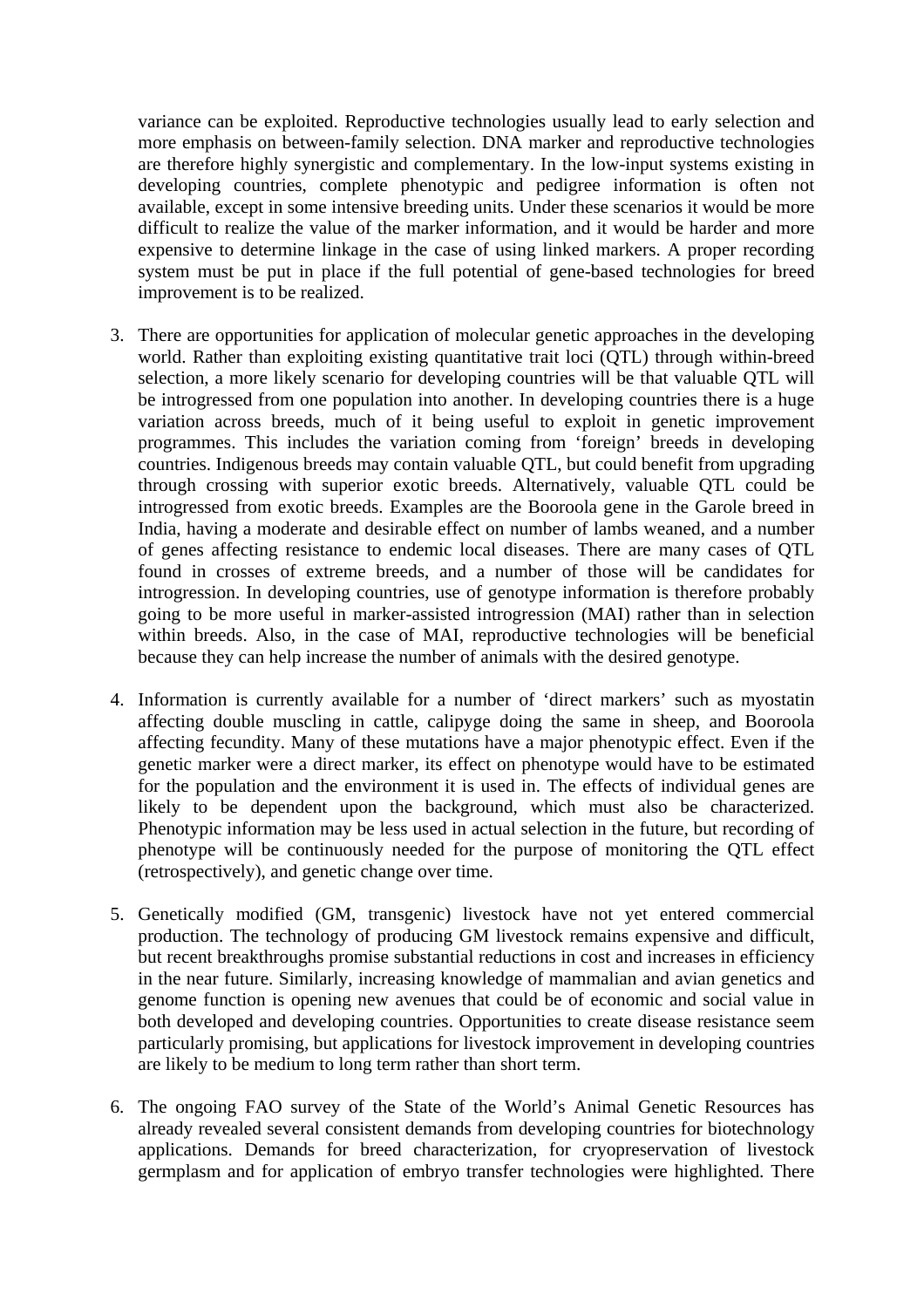was little expressed demand for advanced genetic technologies, and the gap between the developed and developing worlds in such technologies was clear. Where demand for advanced biotechnologies was expressed, there was little evidence of an underlying strategic plan. These results identify needs for capacity development and technology access in advanced biotechnologies and strategic planning.

- 7. The country reports within the State of the World's Animal Genetic Resources also confirm observations that changes in status and risks to indigenous livestock genetic resources in West Africa are very rapid, and that several breeds are already extinct and others are under severe threat. Interventions will therefore need to be rapid and comprehensive to prevent permanent loss of a substantial proportion of existing genetic resources. Global surveys and characterization of livestock diversity, within which molecular diversity is a component, should be completed as an essential starting point for informed actions on conservation and utilization. International support should be provided to accomplish this. An international panel should also be established to review and recommend procedures for characterization and conservation of animal genetic resources. The question of when and how *in vitro* conservation techniques should be applied needs to be defined and specific recommendations provided to users.
- 8. Gene-based technologies and genetic improvement in general are unlikely to have any impact if applied in isolation. Rather, it is critically important to work with local communities to identify what are the real needs and opportunities for achieving a positive impact on people's lives, and then to work with those communities to test and apply improvements. Programmes that work to understand and improve the full socio-economic system of animal production and marketing are more likely to succeed than programmes that are limited to individual components of the system.

### **Session II: Gene-based technologies applied to pathogens and host-pathogen interactions**

*Paul-Pierre Pastoret\*, Thomas Barrett\* and Esteban Domingo\*\* \* Institute for Animal Health, Compton Laboratory, Compton, Newbury, Berks, UK \*\* Centro de Investigacion en Sanidad Animal (CISA), 28130 Valdeolmos, Madrid, Spain* 

Gene-based technologies applied to animal health must fall in line with the general trends and the needs of animal production and health in developing countries. As indicated in the talk given by Samuel Jutzi, an increasing demand for animal products is foreseen in developing countries over the next 20 years – the so-called "livestock revolution". This increased demand will no doubt be accompanied by an increase in the exchange of animals and animal products, with consequent greater risks of transboundary spread of disease. There are therefore likely to be major problems concerning food security in developing countries, not forgetting the many problems associated with food safety.

As exemplified by the recent outbreaks of foot-and-mouth disease and classical swine fever in Europe, the control of OIE List A diseases in developed countries is still achieved through the implementation of sanitary policies, which include mass slaughtering of infected and incontact animals. One cannot expect these measures to be adopted in developing countries where food security has not yet been achieved. In any event, public opinion in developed countries is increasingly concerned with animal welfare and the ethical justification of a mass slaughter policy; this has led to the new concept of "vaccination for life". Additional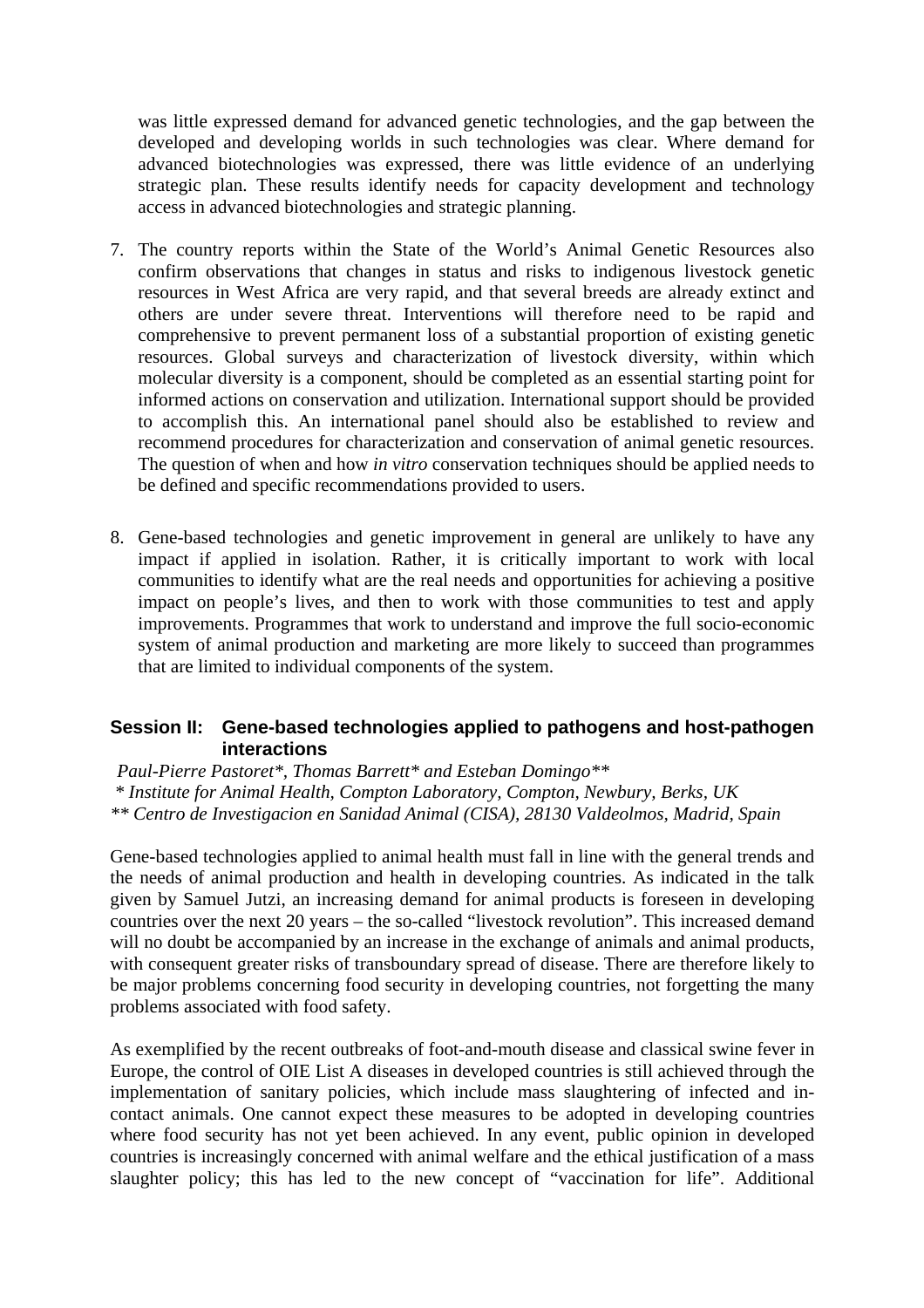biological facts relating to developing countries must be taken into account, such as the high level of animal biodiversity in some of them and the existence of wildlife reservoirs of infections and infestations, which can be a source of new emerging diseases in the human and domestic animal populations. Compared with wildlife species, the existence of domestic livestock is a recent event in evolutionary terms, and therefore the domestic animal populations have had little time to adapt to certain pathogens. Coupled with this is the fact that the evolutionary rate of viruses is of another order of magnitude compared with that of their host species, and leads to the establishment of quasi-species populations with multitudes of variant genomes. To date, a total of about 3 600 viral species and their variants have been described.

Animal health is an important component of sustainable agriculture; however, biosecurity – the need to protect the environment and maintain biodiversity – must also be taken into account. By the end of the last century, molecular biology had made outstanding progress. Molecular tools – PCR, micro-array technology, etc. – had all made a substantial impact in the field of disease diagnosis and control. The complete genome sequences of the majority of relevant viruses, as well as those of numerous bacteria, are now available, and the completion of the human genome sequence has been achieved. Genome sequence information will soon be available for most of the important livestock species, including poultry, pigs and cattle. These advances will also affect the use of gene-based technologies in animal health in developing countries, and this will need to be taken into account in future studies on host– pathogen interactions (interactome).

### *Impact of gene-based technologies on animal health*

The impact of gene-based technologies on animal health has primarily been on infectious or parasitic diseases, and these have made important contributions in four main areas:

- host–pathogen interactions;
- diagnosis;
- molecular epidemiology and predictive epidemiology; and
- vaccines.

Nowadays, the three disciplines of epidemiology, diagnosis and vaccinology are more closely linked than ever, since one of the main advances in veterinary vaccinology has been the development of marker vaccines, obtained by recombinant DNA technology. These marker vaccines, used for "vaccination for life", must, however, be linked with suitable companion diagnostic tests. Epidemiological studies will then indicate if vaccination campaigns are necessary and, if so, whether or not they are successful.

It is worth keeping in mind that these three disciplines, when translated into practice, have no negative impact on animal welfare, animal rights or animal integrity; in fact, the use of vaccines should improve animal welfare.

### *1. Host-pathogen interactions*

New gene-based technologies such as micro-arrays and knowledge of genomic sequences of both the pathogen and the host have allowed more refined pathogenesis studies to be carried out, i.e. the "interactome" between gene products of the pathogen and those of the host.

It is becoming obvious that many viruses, microbes and parasites are very "clever" at evasion, they have co-evolved with their hosts and therefore it can sometimes be very difficult to find the best way to fight them. This brings to mind a well-known paper by Rolf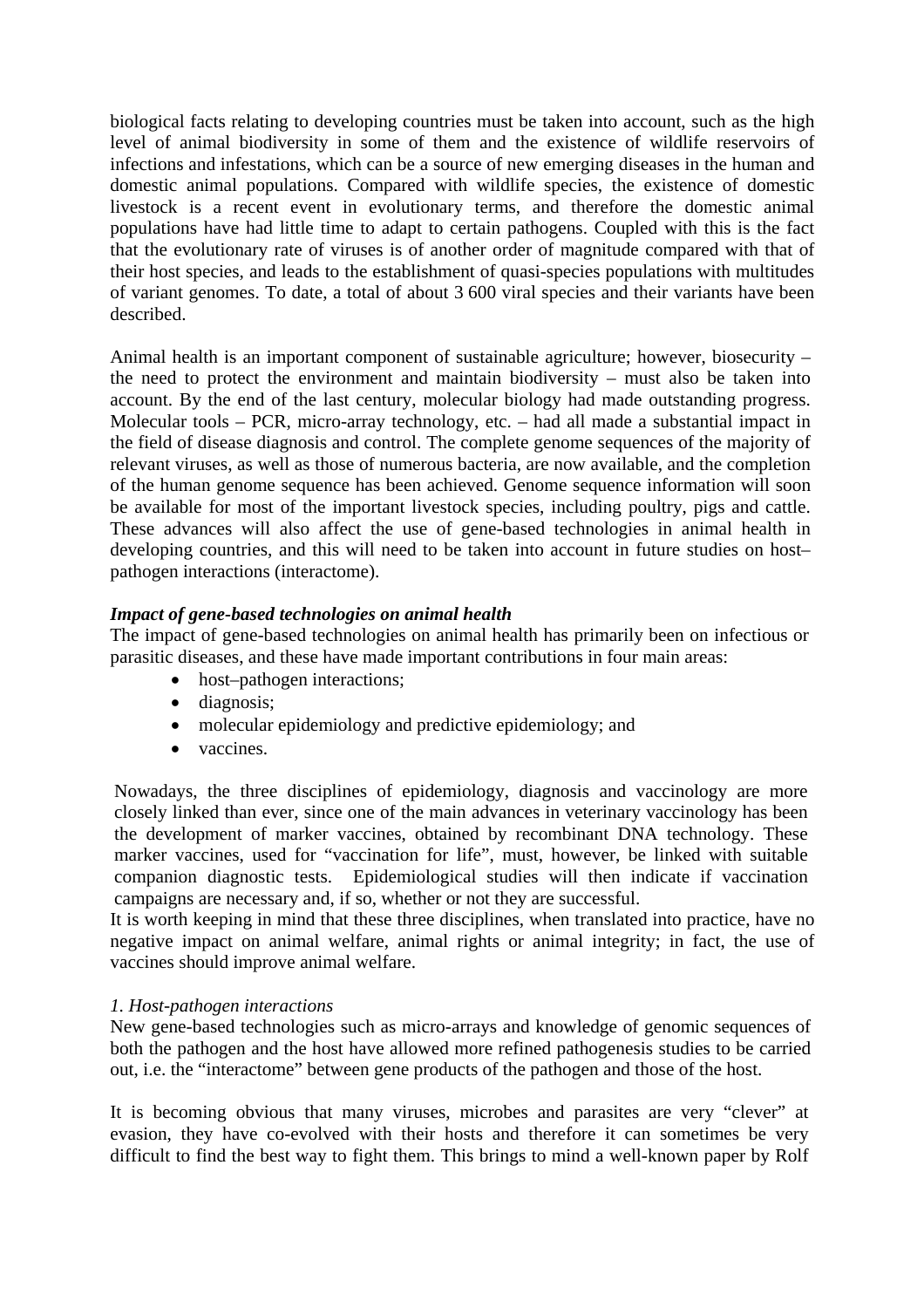Zinkemagel entitled *Immunology taught by viruses* and no doubt they will also "teach" us much about pathogenesis.

# *2. Diagnosis*

Serological, indirect methods of diagnosis of infectious diseases are still very useful but have some drawbacks, such as the lag period between the initial infection and the appearance of detectable amounts of antibodies. Gene-based technologies are allowing us to increasingly use more direct non-invasive diagnostic methodologies in a more rapid time frame.

There are an increasing number of faster and more sophisticated molecular diagnostic techniques based on PCR available for the detection of cellular and viral pathogens. These are suited to surveillance of pathogens in environmental samples (water, soil, etc.), in food products and in biological specimens from humans, animals and plants. Nucleic acid finger printing and sequencing can be applied to the identification of pathogens (species, types, subtypes, variants, etc.). Portable instruments enabling this work to be carried out in the field are also becoming available.

For diagnostic applications in developing countries, the main recommendations are to:

- adopt technologies that use fluorescent probes and accessible bio-informatic programmes:
- develop diagnostic tools that can be used in the field (pen-side technologies);
- train personnel in the techniques to ensure proper interpretation of positive and negative results; and
- establish networks of epidemio-surveillance laboratories that function in an integrated manner.

### *3. Epidemiology*

Molecular epidemiology is one of the most powerful applications of gene-based technology in animal health. Bearing in mind that viruses, especially RNA viruses, are quasi-species, that is to say highly variable, it is very important to be able to rapidly identify and characterize them to enable effective control measures to be implemented without undue delay. A further development could be the new science of predictive epidemiology using sequence data, and also micro-arrays, to search for new pathogens. As exemplified by several recent examples (Hendra, Nipah, SARS, etc.), wildlife can act as reservoirs for numerous potentially emerging, often zoonotic, infections. It would now be feasible to check for potential disease risks in wildlife using highly conserved regions of nucleic acid sequence in known viral genomes.

For application to epidemiological surveillance in developing countries, two main recommendations emerge:

- It is essential to implement surveillance of the genotypic or antigenic types and variant forms of the pathogens to be controlled (see also under *Diagnosis*). Phylogenetic methods to identify lineages and to trace the origin of pathogens and quantitative relatedness among different forms of the same pathogen should be used systematically, notably for predictive epidemiological purposes.
- Studies on wildlife should be undertaken, especially in regions with very high animal biodiversity

# *4. Vaccinology*

Compared with other technologies, vaccines offer the single most cost-effective measure to control or even eradicate an infectious disease, as exemplified by the eradication of smallpox, the near eradication of rinderpest and the foreseen elimination of wildlife rabies from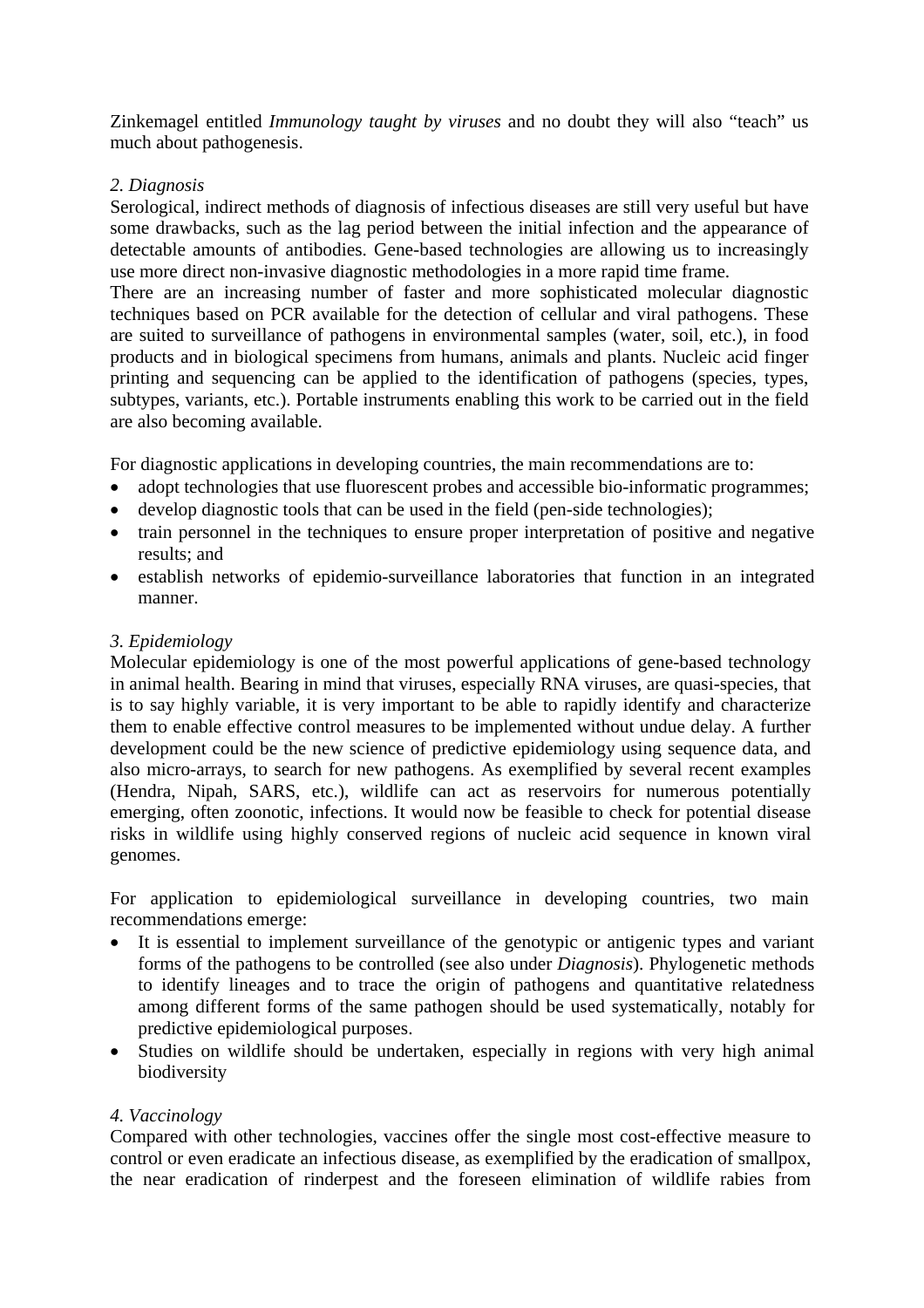mainland Europe. There are no broad spectrum antivirals yet available and so, for most viral diseases, vaccines are the only cost-effective solution to disease control, apart from some cases where no vaccine is available and slaughtering may be the only control option (e.g. African swine fever), especially when confronted with zoonotic pathogens, as was the case with the Hendra and Nipah virus infections in domesticated species.

Whatever the technology used in their production, vaccines fall into two categories: they are either attenuated or inactivated products. The immunological response in the vaccinated animal depends on whether the vaccine is attenuated or inactivated, with attenuated vaccines generally giving more effective and long-lasting immunity.

Gene-based technologies have already had a major impact in animal vaccinology, the most spectacular example being the demonstration that it is now possible to vaccinate using naked DNA. For the first time this makes it possible to vaccinate animals against viruses that cannot be cultured *in vitro*. Nevertheless, vaccines are not mere scientific concepts, they must work effectively to protect the animal against the clinical signs of the infection or, better still, against infection itself and, clearly, their efficacy does not depend on the level of sophistication used in their production. New vaccines produced using gene-based technology must either show an improvement in comparison with vaccines made using the available technologies, or at least be equivalent in effectiveness to the classical products. The history of vaccinology shows us that each new technology finds its own application niche.

One of the presentations related to the production of a vaccine against East Coast Fever using genomic and post-genomic technologies. Until now, the only available vaccination protocol for this disease was infection with a fully virulent *Theileria parva* followed by treatment to reduce the clinical disease. This is reminiscent of the early days of variolation to protect against smallpox. The availability of safe vaccines as a result of gene-based technologies would be a major improvement in such cases.

To facilitate control programmes, and for economic reasons, it is important that newly designed vaccines used for vaccination campaigns include markers in order to distinguish vaccinated from infected animals. The concept was first tested using DNA viruses whose genomes could easily be manipulated using molecular techniques to produce marker vaccines. Reverse genetics of viral pathogens can now provide new immunogenic constructs that, if properly used, can act as effective marker vaccines for many viruses with RNA genomes. Another important development is the possibility we now have to devise vaccines against invertebrate vectors (ticks, insects, etc.) that are responsible for the transmission and spread of many important human and veterinary pathogens.

Due to the highly dynamic nature of the genomes of many of the pathogens that need to be controlled, and also the genetic polymorphism of vector species where these are involved in transmission, new vaccines may have their limitations.

An important feature to be considered in vaccine design is environmental stability. Several of the newly engineered vaccines (e.g. the vaccinia-rabies recombinant) are sufficiently stable to be used in developing countries, which may have only modest storage and distribution infrastructures.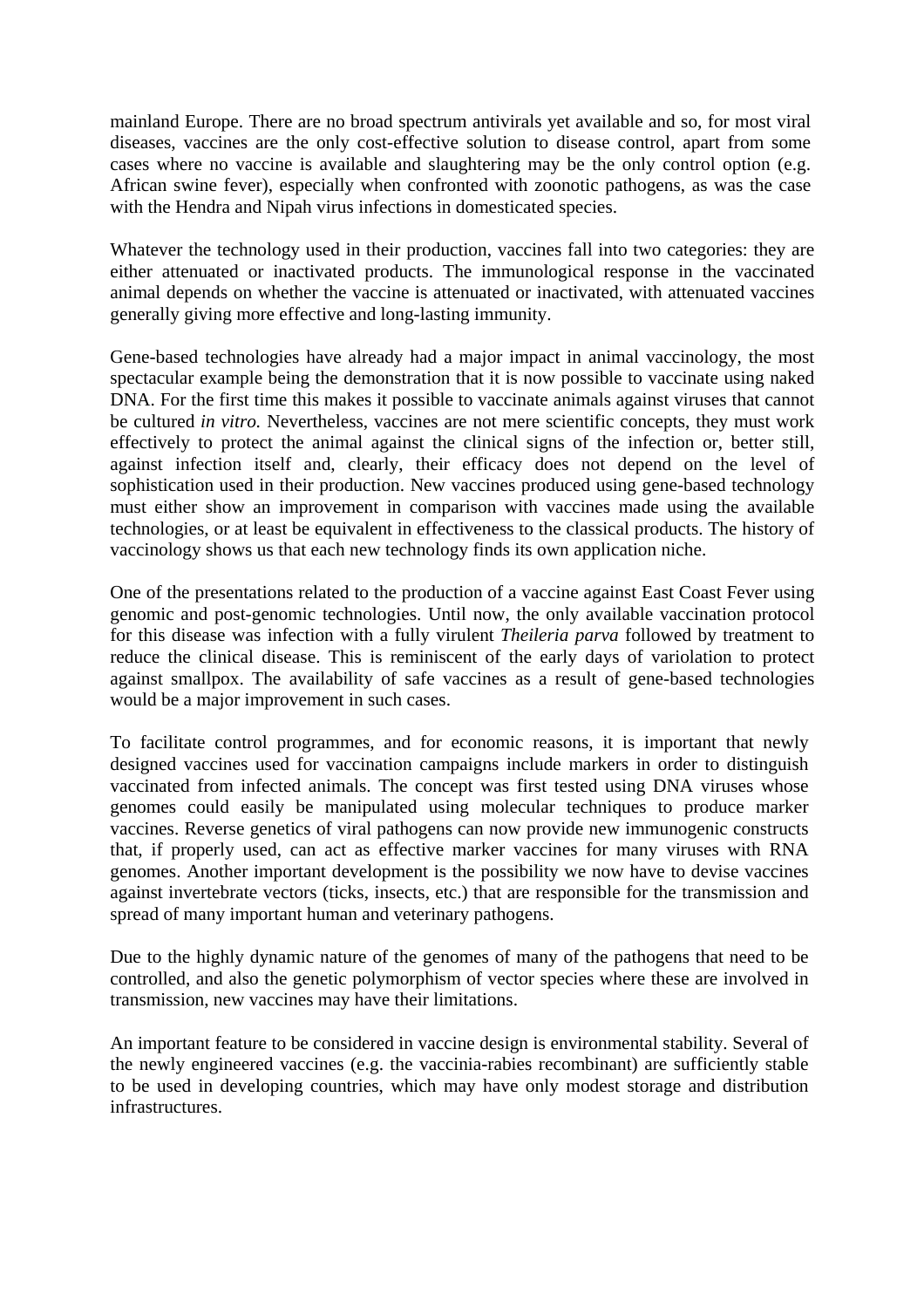Finally, intellectual property rights (IPR) and the use of products and procedures already patented is an important issue to consider with any application of genomic-based procedures worldwide, including in developing countries.

For application to vaccine design and production in developing countries, the main recommendations are:

- Vaccines should be multivalent in order to elicit ample protection against a range of related forms of pathogen, wherever antigenic diversity has been documented. For specific geographical areas, it may be necessary to tailor a vaccine according to the antigenic strains encountered in a defined area.
- Special attention should be paid to the stability of the vaccine under adverse storage and delivery conditions.
- IPR issues should be discussed at a specific meeting involving not only scientists but also representatives of industry, patent lawyers and specialists in international trade.

### **Session III: Gene-based technologies applied to plants, rumen microbes, and systems biology**

*C.S. McSweeney\* and Harinder Makkar\*\** 

\* *CSIRO Livestock Industries, Queensland Biosciences Precinct, Carmody Rd., St. Lucia, Brisbane, Australia* 

\*\* *Animal Production and Health Section, Joint FAO/IAEA Division, IAEA, Vienna*

This session focused on the role of gene-based technologies in improving nutrient supply and utilization by the animal. The session dealt with three main components: (1) forage nutrient supply, (2) efficiency of digestion by gut micro-organisms, and (3) nutrient-tissue interactions in the animal. Each of these areas was addressed by a series of plenary papers. Research undertaken in each of these areas should be considered in terms of the potential impact on the animal. An integrated approach combining these elements is required to achieve an improvement in nutritional status of animals. For example, attempts to modify the nutritive quality of forage should take into account the effect on efficiency of rumen fermentation and the flow of nutrients for absorption and utilization by the animal. Similarly, optimizing nutrient–gene interactions for production traits must take into account which forages are likely to produce these benefits after they have been digested by gut micro-organisms, and nutrients absorbed by the animal.

### *Forage nutrient supply*

The paper in this component demonstrated that gene-based technologies are well advanced in programmes to develop transgenic forages or use molecular genetics tools to breed and select for forages with specific nutritive qualities. Molecular assisted breeding and transgenics could currently be used to:

- Reduce the concentration of compounds that retard digestion, especially:
	- lignin (in grasses);
	- tannins (in legumes); and
	- toxins (in legumes).
- Optimize the concentration of desirable compounds, including:
	- proteins resistant to rumen degradation;
	- sulphur-containing amino acids; and
	- soluble carbohydrates (e.g. fructose).
- Enhance resistance to diseases and drought.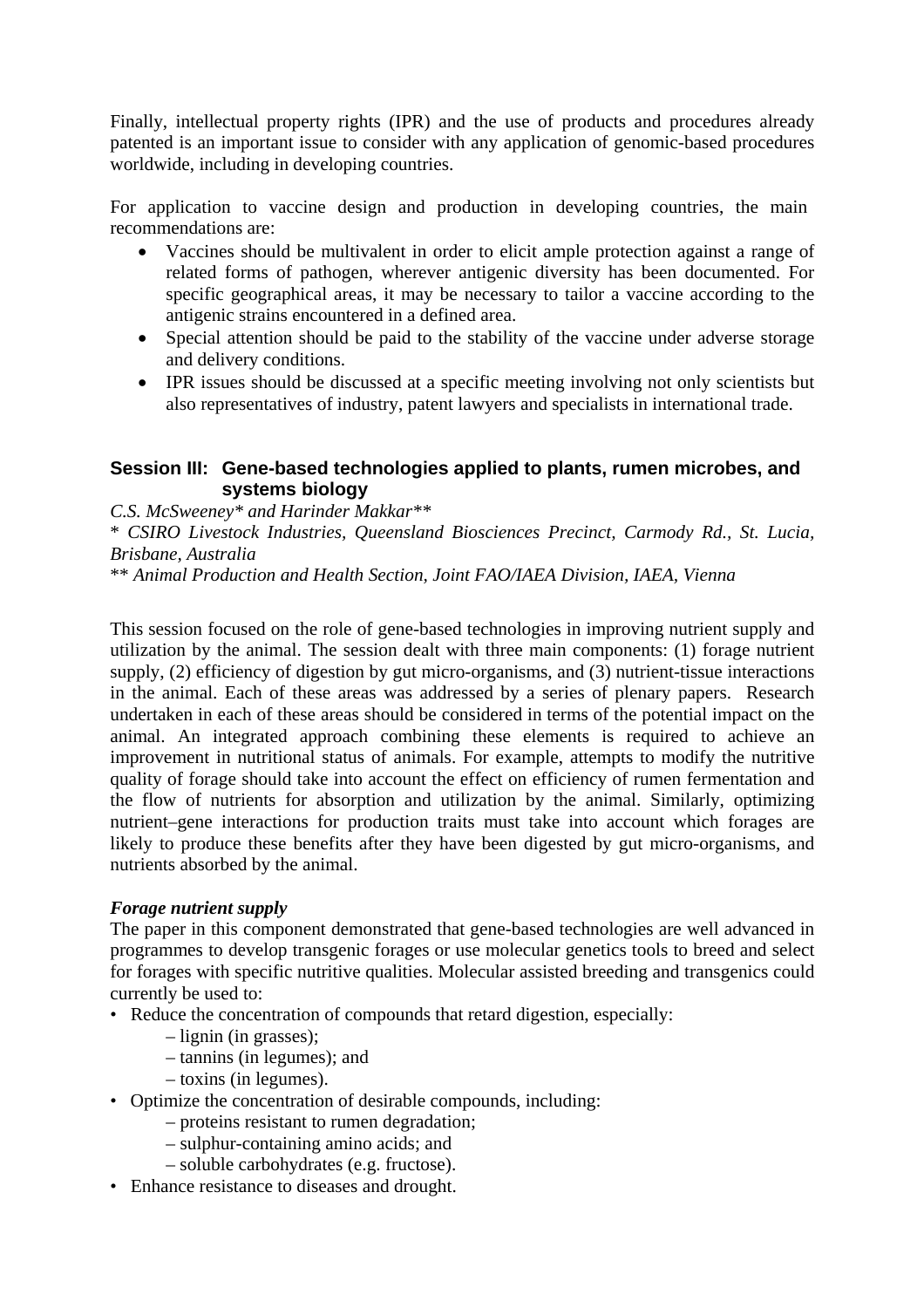It was also apparent that applications of gene-based technologies towards these objectives are well advanced compared with animal approaches, which are technically more difficult, have much longer generation times and are affected by more complex ethical issues.

In the forage plant area, current work focuses mainly on temperate species, with little effort in tropical plants, but, comparatively, the effort in forage plants is miniscule compared with grain-based crops for human consumption. One major reason for this bias is that return on investment from grain crops is huge compared with that from forage plants. Also, altering structural characteristic, such as lignin composition, and protective chemicals, like tannins, may compromise survival mechanisms of tropically adapted plants. Substantial progress could be made in improving nutritive value of tropical forages through conventional breeding and selection. However, gene-based technologies would be particularly useful in identifying the genes or QTL associated with desirable nutritive traits. An example of improving nutritive value in a plant used for forage could be molecular marker-assisted breeding for desirable digestibility characteristics in fibrous residues from the major grain crops in the tropics, i.e. rice, sorghum, maize and millet.

### *Efficiency of digestion by gut micro-organisms*

A paper on genomics of rumen bacteria outlined the exciting and rapid progress that is being made in sequencing the entire genomes of representatives of the predominant rumen bacteria. This work is partially completed, and will soon result in publicly available databases containing the annotated sequences from these organisms. However, research will need to continue to assign activity to genes of unknown function, which could represent a large proportion of these genomes. Already it has been demonstrated that the cloned cellulase genes from some of the cellulolytic bacteria only represent a small fraction of the genes encoding for this function based on the genome sequence analysis. During discussion on this paper, several points were emphasized.

- Genomics of rumen micro-organisms especially fibre-degraders is of critical importance to developing countries that rely on low-quality roughages and crop residues as basal feeds.
- Genomic studies of fibrolytic bacteria in the short to medium term will be predominantly in developed countries, since the expertise and equipment required will not be available to developing countries in the time frame considered.
- Developing countries will be able to engage in this gene-based technology through bioinformantics studies, since sequence information will be publicly available and accessible to developing country scientists. However, scientists from developing countries currently are not skilled in this rapidly expanding area of biology.
- Practical application of information from such research is currently unclear but could involve industrial production of key lignocellulytic enzymes for pre-treatment of fibrous residues. Also, additional information could be generated from genomics studies that provide insight into the nutrient requirements of rumen and gut organisms that in turn could be employed in practical feeding strategies.

Several papers, including a presentation in another session, identified the greatest current demand and potential application of gene-based technologies in developing countries as being the need for molecular-based tools for studies of gut microbial ecology. During the discussions, it was clear that quantitative methods for PCR and oligonucleotide probing based on analysis of the small sub-unit ribosomal genes are in demand, and already being employed by some scientists from developing countries. These methods are affordable and within the current capacity of molecular biology laboratories in such regions. There was unequivocal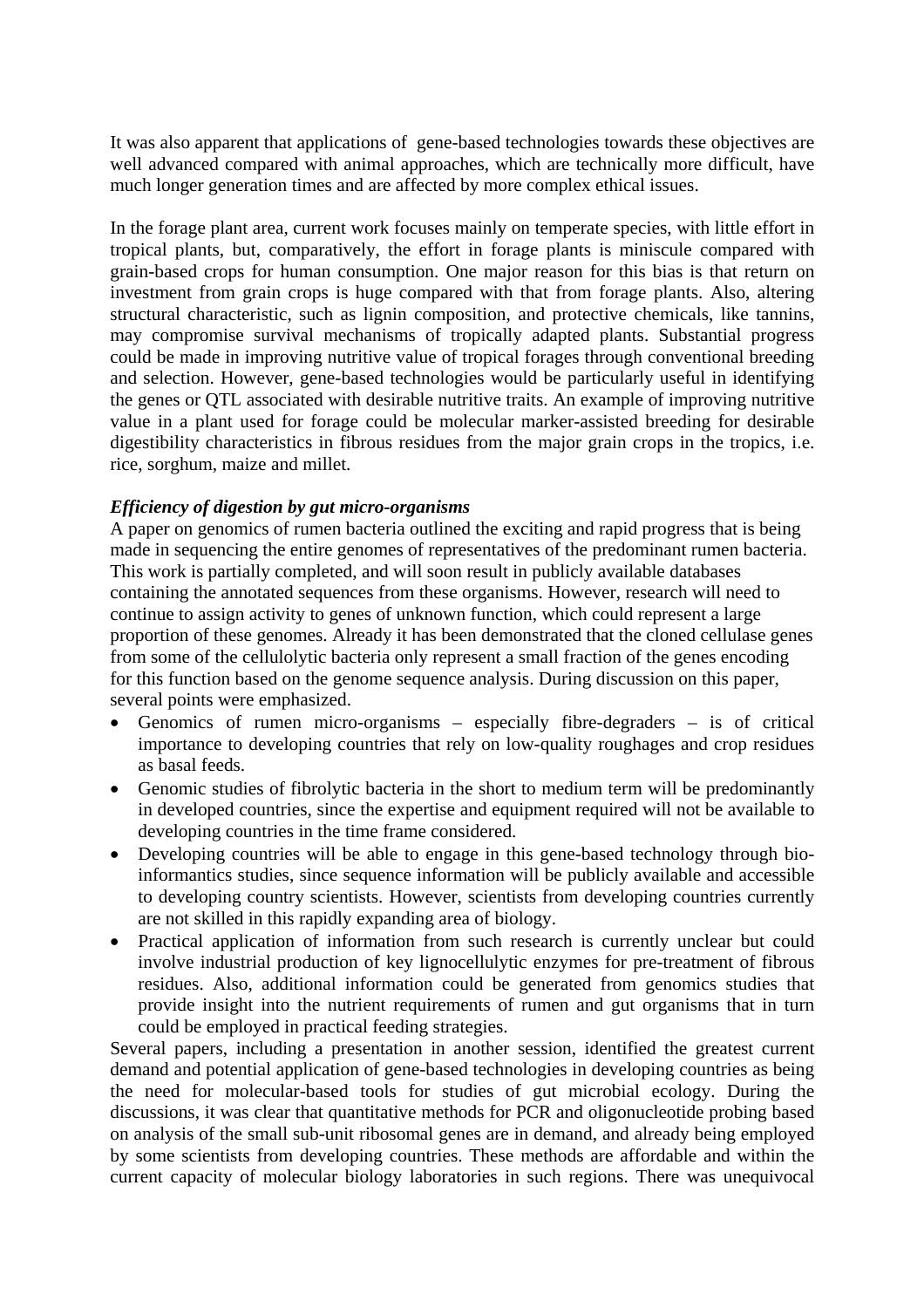support for the application of molecular ecological tools as they will be essential for developing strategies to:

- reduce methane;
- counter the effects of anti-nutritional factors;
- predict rumen microbial responses to bio-active compounds;
- improve the utilization of varying feed resources through a better understanding of the responses of major functional groups to these nutrients; and
- monitoring gut pathogens associated with issues of food safety.

These tools will need to be employed if nutritional research in the animal sciences is going to make progress in the future.

A paper was presented on the development of a genetically modified pig, which expressed a transgenic phytase into the digestive tract via the saliva. This was an elegant demonstration of the progress that is being achieved in animal transgenesis. These animals were shown to be healthy and could digest and absorb more phosphorus; in addition the gene insert (or trait) was shown to be stable over several generations. The biological success of this project and its potential use in developing countries was overshadowed by the reluctance of several countries to engage in the development or use of transgenic animals. It was also recommended that if transgenic animals gained acceptance in developing countries, then the gene constructs and transgenesis technology should be used to modify locally adapted breeds rather than introduce elite transgenic breeds from developed countries.

The main conclusions and recommendations on transgenics for improved digestion were that:

- limited current applications exist due to consumer and government resistance;
- the genetic constructs should be used in indigenous breeds rather than introducing unadapted high producing exotic genotypes; and
- it was unlikely that there would be any success when using traits governed by gene networks, but the use of single gene effects were feasible (e.g. phytase).

### *Nutrient-tissue interactions in the animal*

One of the papers in this session described in detail the potential impact of nutrient supply on host-tissue metabolism, production performance and on gene expression. This is an emerging and complex area of animal science, but the first experiments are now being conducted on the influence of nutrients on gene expression; on animal tissue function and muscle development; and on the programming of gene expression by the nutritional environment in the developing foetus. The conclusions were that gene-based technologies (e.g. marker-assisted selection) used in combination with conventional breeding and selection programmes could be used to make rapid progress in developing superior phenotypes for production traits. The priority area identified for developing countries was determining the characteristics associated with survival and superior productivity during seasonal nutrient deprivation, which is experienced in many developing countries, especially in the tropics. Issues related to product quality (tenderness, marbling etc.) were not considered currently important for poverty alleviation.

The following strategy was outlined as an approach for developing ruminant animals that show superior resilience during nutrient deprivation:

- characterize locally adapted breeds for "nutritional resilience" using phenotypic attributes, e.g. adaptive behaviour, metabolic rate, muscle and bone structure;
- identify the genes (using OTLs, SNPs) that account for significant variance in weight loss and compensatory growth during periods of nutrient deprivation followed by improved nutrition; and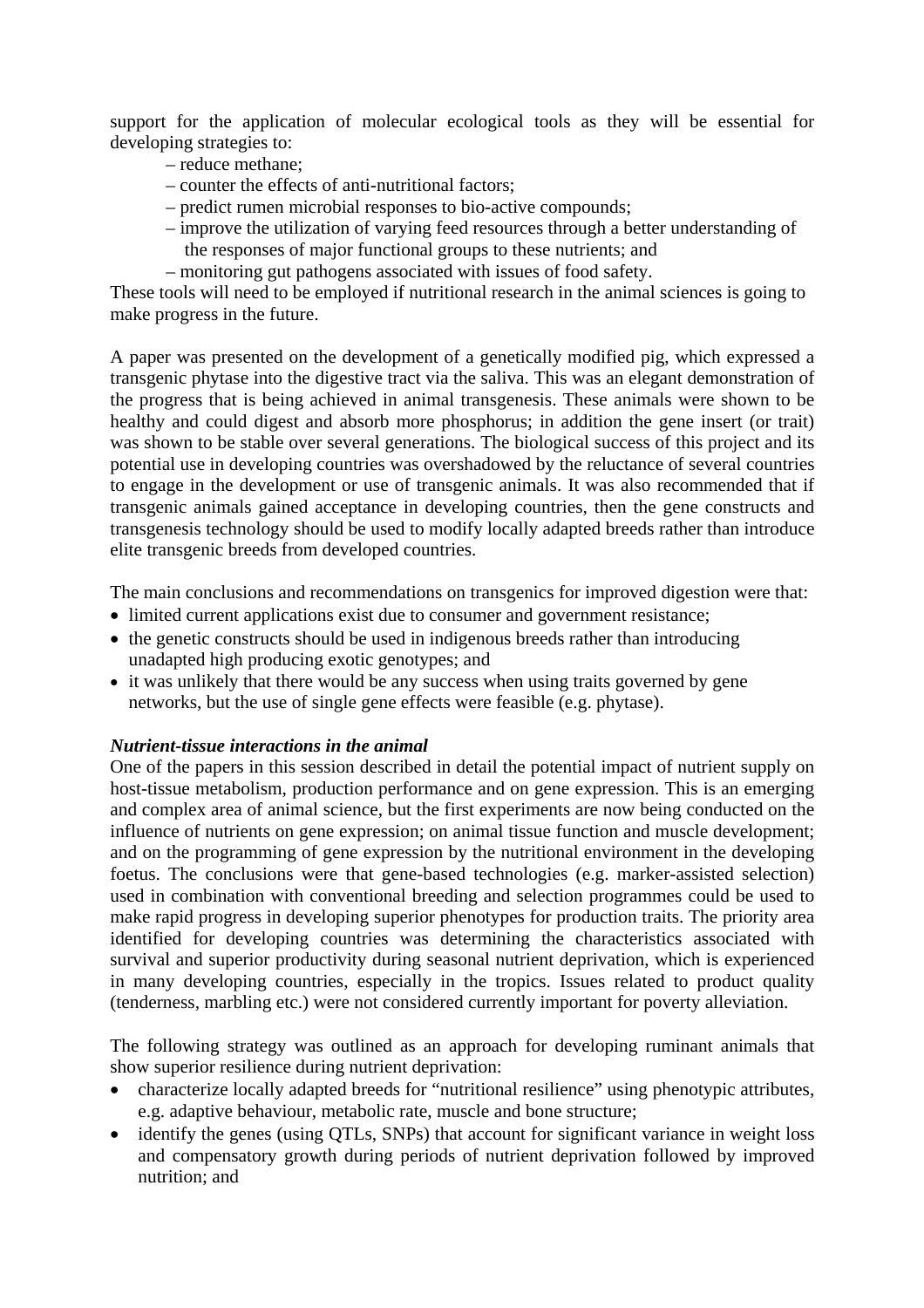• consider the possible positive and negative implications of selecting for "nutritional" resilience", e.g. toughness, feed conversion efficiency, and female reproductive performance and lactation.

The need to obtain insight into nutritional influences on growth rate, immune competence, stress responsiveness, reproduction and *in utero* effects was stressed. The potential implications of this rapidly emerging field of research within the agricultural context specifically for livestock production systems, are that the management of the breeding herd, especially during pregnancy, could have long-term impacts on health, growth rate, reproductive efficiency, milk and wool yield of the offspring. All these in turn could have a significant economic impact.

Developing countries would benefit greatly from the development of basic reagents and tools, including protocols for detection, expression and transfer of genes; training; and improvements in laboratory infrastructure to undertake research based on gene-based technologies. An exponential growth in molecular tools in the last decade should not discourage scientists in developing countries from using them to solve problems relevant to the developing world. Promoting the networking of groups in developing countries for research and development work in "modern biotechnology" will bring the necessary impetus for addressing the emerging challenges of providing adequate, safe and good nutrition to livestock, while conserving the environment and utilizing available resources in a sustainable manner.

|                                             | Relative<br>cost | Research capacity and<br>progress |                      | Feasibility | Public and<br>government | Atractive- |
|---------------------------------------------|------------------|-----------------------------------|----------------------|-------------|--------------------------|------------|
|                                             |                  | Developing<br>country             | Developed<br>country |             | acceptance               | ness       |
| Forage plants                               |                  |                                   |                      |             |                          |            |
| • Molecular selection and<br>breeding       | Moderate         | Low                               | Moderate             | High        | High                     | High       |
| • Transgenics                               | High             | Low                               | Moderate             | High        | Low                      | Low        |
| Rumen and gut microbes                      |                  |                                   |                      |             |                          |            |
| $\bullet$ Ecology                           | Low              | Moderate                          | High                 | High        | High                     | High       |
| • Genomics                                  | High             | Low                               | Moderate             | Moderate    | High                     | Moderate   |
| Animal nutrition-genetic<br>interaction     |                  |                                   |                      |             |                          |            |
| • Marker and gene assisted<br>selection     | Moderate         | Low                               | High                 | High        | High                     | High       |
| • Transgenics                               | High             | Low                               | Moderate             | Moderate    | Low                      | Low        |
| Nutrition programming of gene<br>expression | Moderate         | Low                               | Low                  | High        | High                     | High       |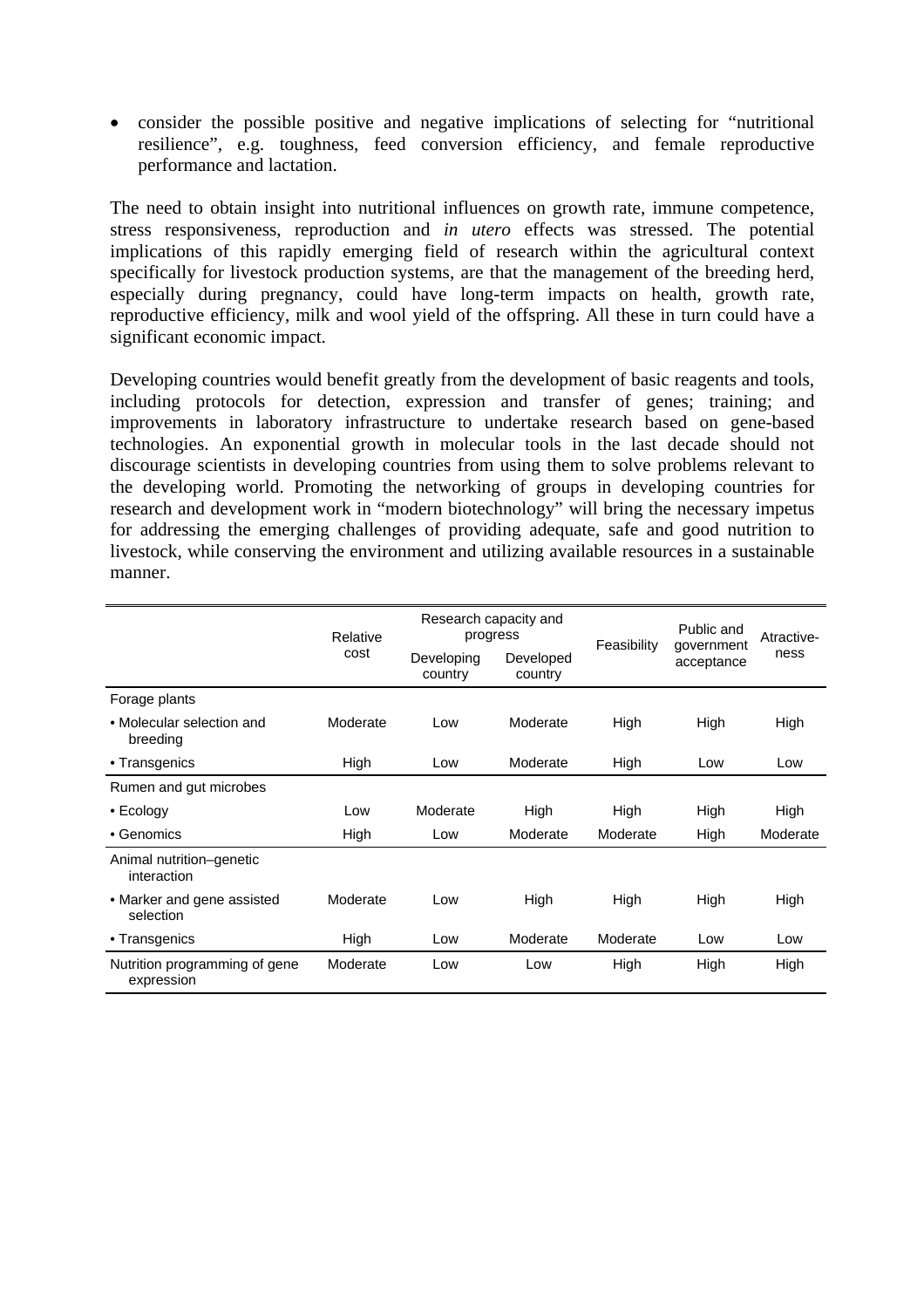# **Panel Discussion I: Which gene-based technologies are most likely to succeed in enhancing animal productivity in developing countries?**

*John Donelson Department of Biochemistry, University of Iowa, Iowa City, Iowa 52242, USA* 

The panel focused primarily on three gene-based technologies. Dr Rod Mackie (University of Illinois, USA) described the analyses of specific genes in the microbial flora that populate gastrointestinal tracts and discussed how the expression of these genes can affect the productivity and health of livestock. Dr John Gibson (ILRI, Kenya) discussed the identification and analysis of various genetic parameters of biodiversity and how these parameters can potentially be used to maintain and exploit diversity in livestock breeding programmes. Dr John Egerton (University of Sydney, Australia) described his experience in developing a recombinant vaccine for footrot in sheep and goats, and some lessons learned from its application in the developing world. The conclusions and recommendations from the discussion session following these three presentations are given below.

- 1. Microbial populations of the gut exhibit a great diversity of organisms, ecology, evolution and function. Many of these gut microbes have yet to be identified and characterized because of difficulties in culturing them *in vitro*. Further understanding of their inter-relationships in the gut and their functions for their livestock hosts is required for improving the nutritional status of livestock in developing countries. Since much of the analysis conducted to date has been on gut microbes of livestock in developed countries, it is recommended that gut microbes of livestock in developing countries be given a high priority for future studies.
- 2. The breadth of biodiversity amongst livestock breeds existing in the world today is very large and should be taken into account in any long-term breeding programme. In many cases, the inclusion of existing breeds of livestock into a breeding programme will provide greater benefits than breeding for specific traits within a breed. It is recommended that this large diversity of existing traits amongst breeds be considered whenever possible in breeding programmes for livestock in developing countries.
- 3. New and better vaccines, some of which will come from the application of gene technology, are needed to improve the health and productivity of livestock in the developing world. Finding the correct antigens for these vaccines requires knowledge of the pathogenesis of a wide spectrum of diseases, and so the research involved in identifying these antigens will be long term and costly. Adoption of improved vaccines by poor farmers will depend on containment of vaccine cost. Also, it is essential that animal health infrastructures exist at the local level to ensure accurate disease diagnosis and to disseminate information about the correct use of vaccines in the control of disease. Despite these obstacles, vaccines are a proven way to successfully combat infectious diseases and it is recommended that their development against livestock diseases of the developing world be both continued and accelerated.
- 4. The gap between "a practical problem in search of a solution" and "a technique in search of an application" can only be closed by those individuals who clearly understand both the problems and the techniques. Hence, meetings such as this symposium, which are attended both by individuals familiar with livestock problems in the field and by scientists actively using gene-based technologies, are essential means of communication. It is recommended that similar symposia be held in future years and that developing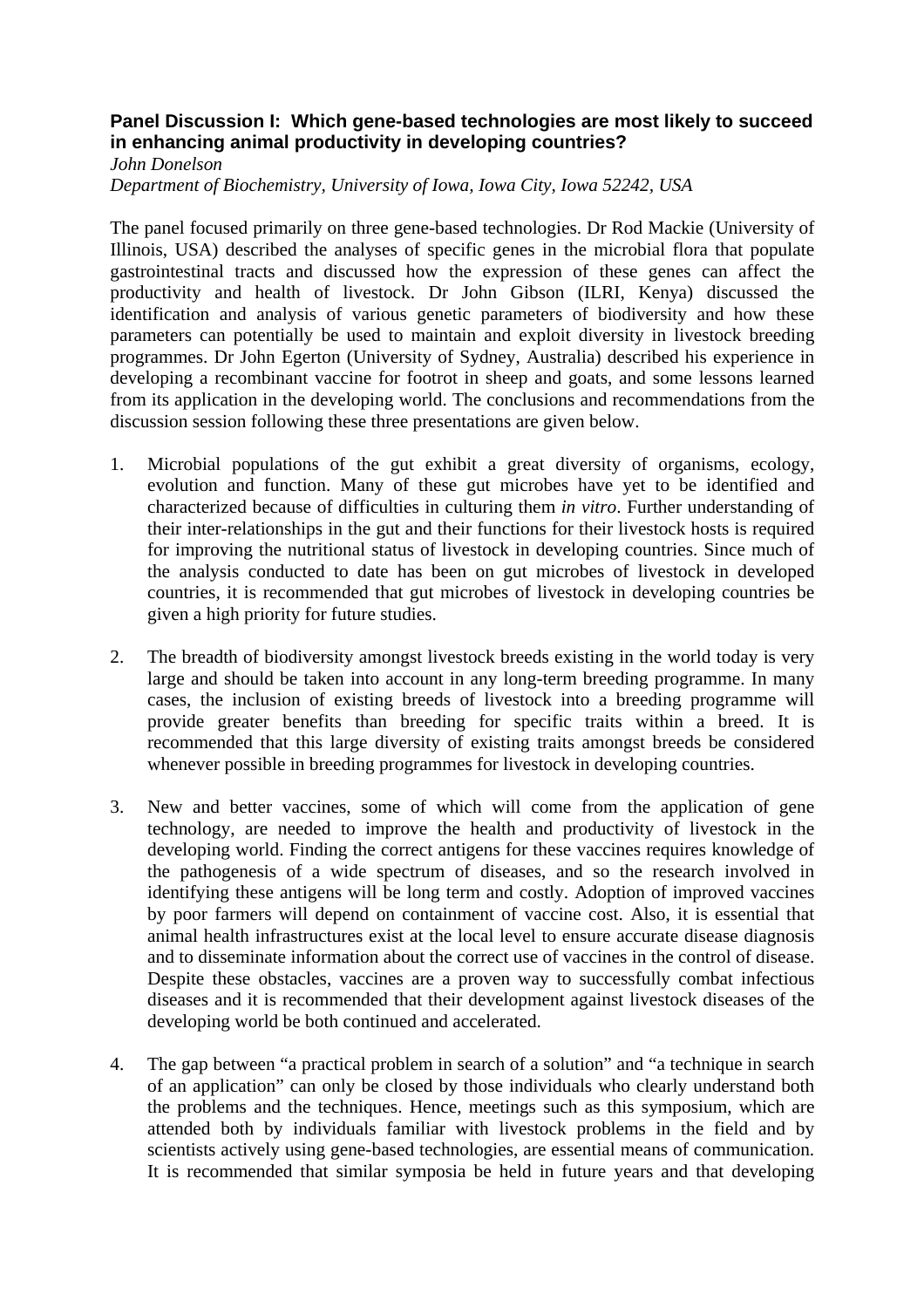countries around the world continue to be well represented at the meetings. Equally important is the identification of funding opportunities to hold regional meetings (e.g. in West Africa or in East and Central Africa) that bring together livestock scientists of developing countries who share common research objectives.

- 5. Gene-based technologies are not a "silver bullet" for solving all livestock issues of developing (or developed) countries. They are, however, one of many different approaches to be considered and utilized. The first gene was cloned about 25 years ago and many of the associated technologies are still in their infancy. Ultimately, these technologies have the potential to be of major benefit to owners of livestock in the developing world. Thus, it is recommended that gene-based technologies continue to be considered within the context of the broad spectrum of possible solutions to problems faced by livestock owners in developing countries.
- 6. Priorities should be determined by the needs of livestock owners in the many different regions and environments where livestock are kept. In each country, policies and procedures should be established for setting such priorities. The challenge and the recommendation of this Panel is to establish mechanisms that ensure gene-based technologies are widely available and properly understood so that they may be incorporated into these policies and procedures when appropriate.

### **Panel Discussion II and Session IV:**

### **Role of international organizations and funding agencies in promoting genebased technologies in developing countries Gene-based technologies in environment, food safety and animal industry, and related ethical and intellectual property right issues**

*John Hodges Lofererfeld 16, A-5730 Mittersill, Austria* 

Actions should follow the procedure of identifying a need and then looking for a solution, not the reverse: "We have a gene-based technique – how can we use it?". This principle of starting with the need is evident in the attitude to using gene-based technologies for biodiversity. If we start by thinking about the technology we are led to conclude that it can be used for genome mapping at the molecular level and thus identify diversity between breeds of livestock. Enormous investment of funds and time would be needed to analyse so many genomes or to select those thought to be critically endangered or similar and to put the results into a database.

The right way is to identify the need, i.e. conservation of livestock biodiversity. Gene-based technology enables us to meet that need without genome analysis. Simply collect and store, in secure locations and by using long-term methods, the cells of each breed, which contain the record of molecular diversity. When the need arises in the future, samples can be sequenced for the differences in bases to be revealed. In this way the objective of conservation is achieved quickly and relatively cheaply.

### *Identification of needs in developing countries*

Parameters that should be considered include:

- poverty;
- reduction of human labour in caring for livestock;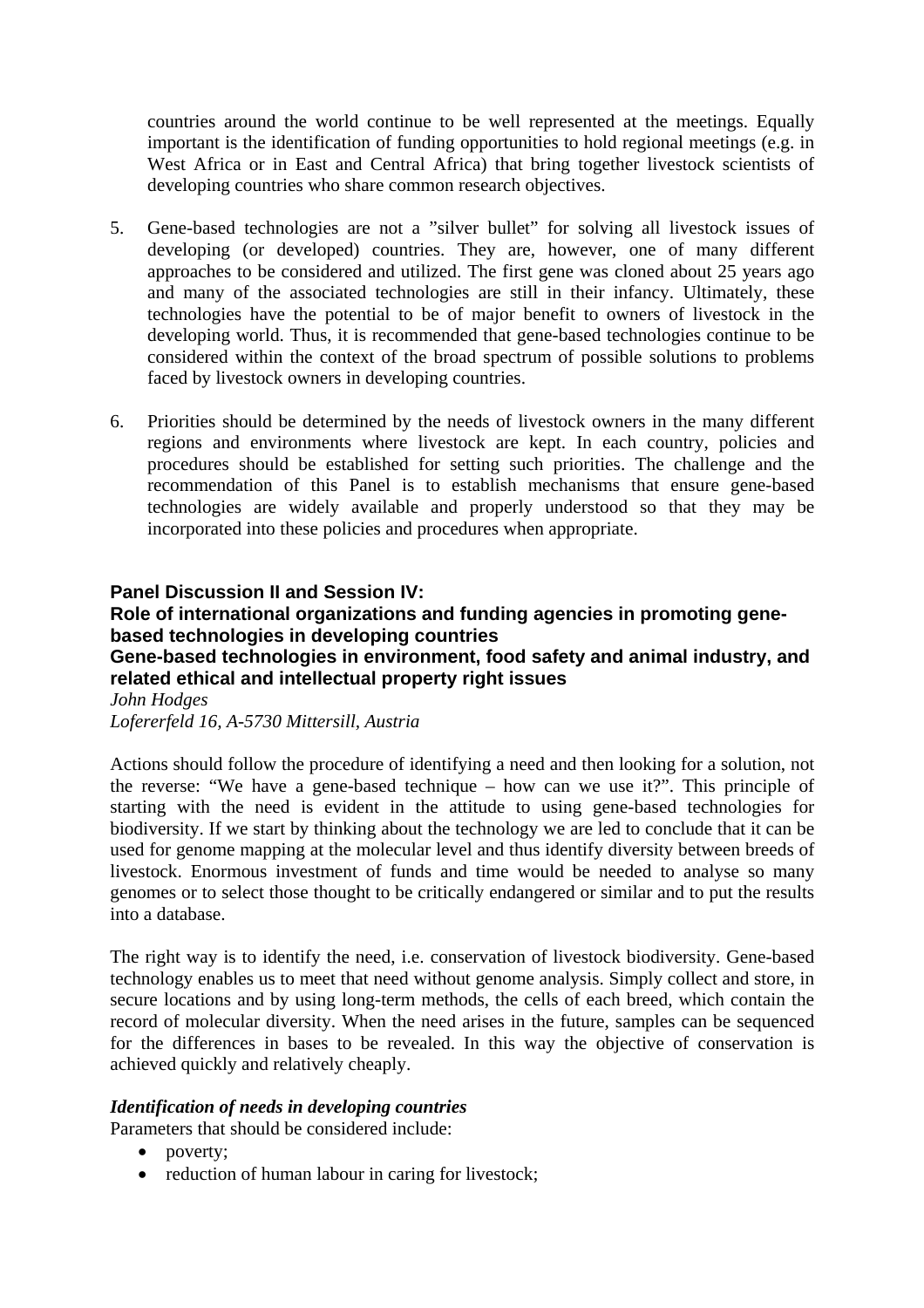- local energy; and
- improved local food production.

The local socio-economic and cultural values must be included, and address:

- stakeholder involvement in identifying needs and in decision-making;
- cultural sensitivity to understand local values; and
- ethical standards, applicable in both donor and recipient countries.

This action probably needs to be addressed on the basis of groupings of countries or livestock farming systems, or both, as needs will vary.

# *Design and search for gene-based solutions applicable to the livestock sector*

This will require characterization of the broad categories of existing gene-based options for livestock.

- Characterization must recognize the contrast in needs between farmer families and intensive units near urban centres.
- There must be awareness of which technologies are contentious and which are noncontentious.
- Classify existing gene-based technologies according to:
	- opportunities matching the needs for which they may offer solutions;
	- capabilities defining the extent to which each technology actually can address an identified need;
	- dangers recognizing dangers, and whether they are science-based, social-based, economics-based, ethics-based or insensitive to local values;
	- costs, time frames and scale of benefits; and
	- whether local, regional or global in scope.

A prerequisite for the design and search for appropriate gene-based solutions is to identify needs of developing countries, as mentioned above.

- The broad categories of existing gene-based options to be characterized include:
	- animal health: diagnosis, protection and treatment;
	- ruminant and non-ruminant nutrition and metabolism;
	- reproduction enhancement:
	- transgenic livestock;
	- germline manipulation;
	- gene-based trait selection;
	- molecular analysis of genetic diversity; and
	- animal identification and traceability.

This is not a comprehensive list, and each item could be subdivided.

### *New gene-based technologies suited to identified needs*

Novel and currently unavailable gene-based technologies, that might be designed to address some of the identified needs, should be sought. Emphasis should be placed upon simpler gene-based technologies, such as those that are small-scale, cost-effective and use local resources. For example, to provide energy to relieve the heavy labour undertaken mainly by women in caring for livestock.

# *Special study of genomic impacts upon the environment, food chain and human genome*

• Understanding the genetic linkages between species that are involved in the animal food chain when innovative gene-technologies are either introduced or contemplated.